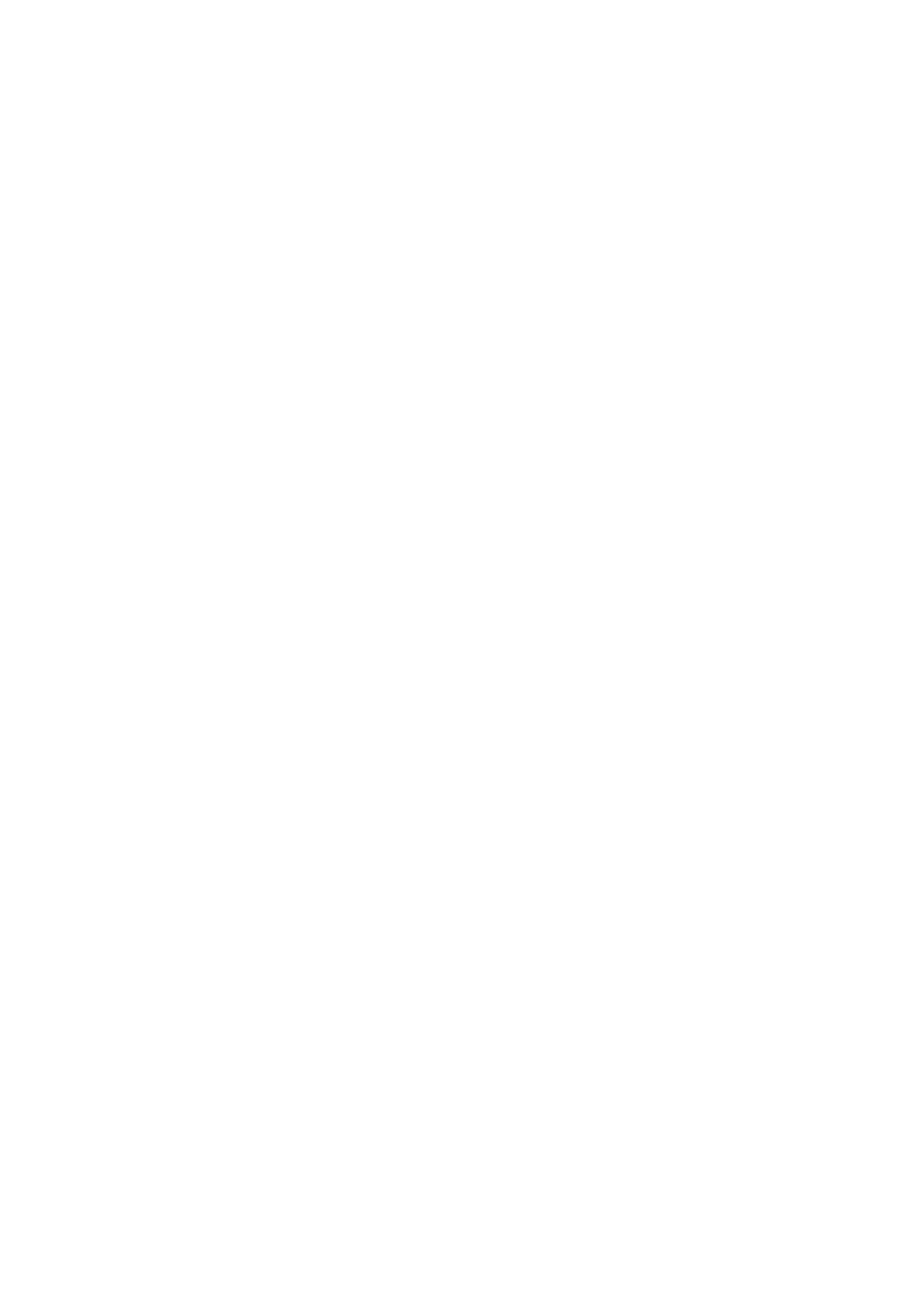# A variant of Horn's problem and the derivative principle

Lin Zhang<sup>1,2</sup>\* Hua Xiang<sup>3†</sup>

1 *Institute of Mathematics, Hangzhou Dianzi University, Hangzhou 310018, PR China* <sup>2</sup>*Max-Planck-Institute for Mathematics in the Sciences, Leipzig 04103, Germany* <sup>3</sup>*School of Mathematics and Statistics, Wuhan University, Wuhan 430072, PR China*

#### **Abstract**

Identifying the spectrum of the sum of two given Hermitian matrices with fixed eigenvalues is the famous Horn's problem. In this note, we investigate a variant of Horn's problem, i.e., we identify the probability density function (abbr. pdf) of the diagonals of the sum of two random Hermitian matrices with given spectra. We then use it to re-derive the pdf of the eigenvalues of the sum of two random Hermitian matrices with given eigenvalues via the *derivative principle*, a powerful tool used to get the exact probability distribution by reducing to the corresponding distribution of diagonal entries. We can also recover Jean-Bernard Zuber's recent results. Moreover, as an illustration, we derive the analytical expressions of eigenvalues of the sum of two random Hermitian matrices from  $GUE(n)$  or Wishart ensemble by the derivative principle, respectively. We also investigate the statistics of exponential of random matrices and connect them with Golden-Thompson inequality, and partially answer a question proposed by Forrester. Some potential applications in quantum information theory, such as uniform average quantum Jensen-Shannon divergence and average coherence of uniform mixture of two orbits, are discussed.

**Mathematics Subject Classification.** 22E70, 81Q10, 46L30, 15A90, 81R05

**Keywords.** Horn's problem; derivative principle; probability density function; quantum Jensen-Shannon divergence; quantum coherence

### **1 Introduction**

The famous Horn's problem asks for the spectrum of the sum of two given Hermitian matrices with fixed eigenvalues. Specifically, Horn's problem characterizes the triple (*a*, *b*, *c*) for

<sup>∗</sup>E-mail: godyalin@163.com; linzhang@mis.mpg.de

<sup>†</sup>E-mail: hxiang@whu.edu.cn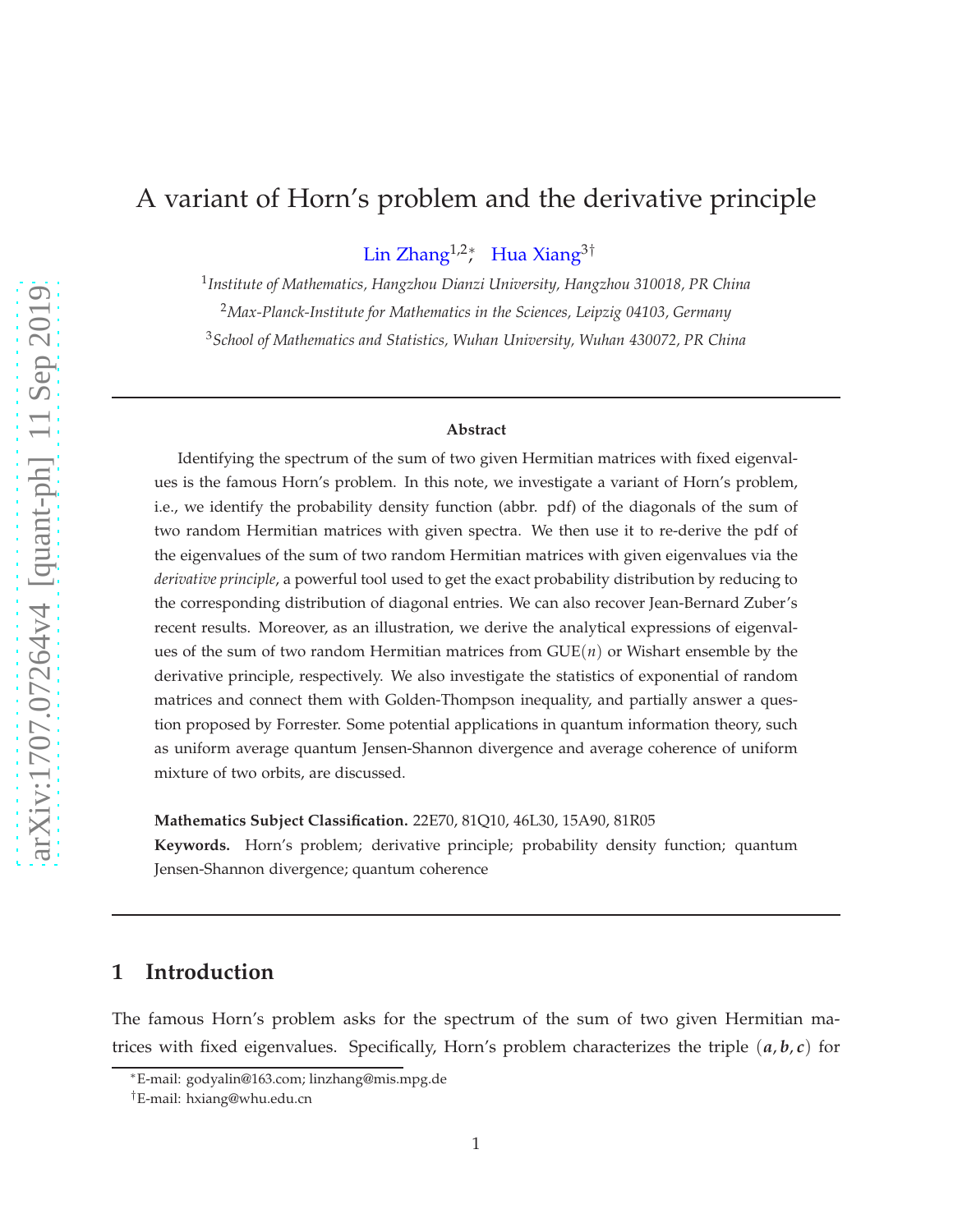which there exist Hermitian matrices A, B, C with respective eigenvalues  $a = (a_1, \ldots, a_n)$ ,  $b =$  $(b_1, \ldots, b_n)$  and  $c = (c_1, \ldots, c_n)$  satisfying the following constraint:

$$
A+B=C.
$$

This problem has an affirmative answer [\[5\]](#page-24-0), in terms of linear inequalities which are now called *Horn's inequalities*. The solutions form a convex polytope whose describing inequalities have been conjectured by Horn in 1962 [\[12\]](#page-25-0). Note that the convex polytope for the solution of Horn's problem is, in general, nontrivial. Hence each point in this convex polytope corresponds to a possible eigenvalue vector for the sum, except the trivial cases (for example, when one of the matrices is scalar).

Although Horn's problem is apparently an elementary problem (a complete answer to Horn's problem takes almost a century), it turns out to be connected with many areas of mathematics: linear algebra of course [\[15\]](#page-25-1), but also combinatorics, algebraic geometry [\[15\]](#page-25-1), symplectic geometry, and even probability theory, etc. For instance, Alekseev *et. al* give a symplectic proof of the Horn inequalities on eigenvalues of a sum of two Hermitian matrices with given spectra [\[1\]](#page-24-1), and Zuber investigate the probability distribution over the Horn's polytope [\[22\]](#page-25-2). Related probabilistic works include [\[7,](#page-24-2) [8\]](#page-24-3).

Besides, some researchers give a description of the Duistermaat-Heckman measure on the Horn polytope. Mathematical speaking, the eigenvalue distributions involved are so-called *Duistermaat-Heckman measures* [\[6\]](#page-24-4), which are defined using the push-forward of the Liouville measure on a symplectic manifold along the moment map. We follow the notations along the paper [\[6\]](#page-24-4), and consider the problem of describing the sum of two coadjoint orbits  $\mathcal{O}_a + \mathcal{O}_b$ , where *K* acts on  $\mathcal{O}_a \times \mathcal{O}_b$  diagonally with moment map  $(A, B) \mapsto A + B$  and we have [\[6\]](#page-24-4): Let  $a \in \mathfrak{t}_{>0}^*$  and  $b \in \mathfrak{t}_{\geqslant 0}^*$ . Then  $DH_{\mathcal{O}_a \times \mathcal{O}_b}^K = \sum_{w \in W} (-1)^{l(w)} \delta_{wa} * DH_{\mathcal{O}_b}^T$ , where  $l(w)$  is the length of the Weyl group element *w*; and DH is the Duistermaat-Heckamn measure. Apparently, this result gives the distribution of solutions of Horn's problem in theoretical level completely, but however in specific computational problems, it is less useful. In this paper, instead of Horn's polytope itself, we will consider the pdf of the diagonals of sum of two Hermitian matrices with prescribed spectra. Then by employing derivative principle, we obtain the probability distribution density of the eigenvalues of sum of two Hermitian matrices with prescribed spectra. The support for such probability distribution density function is just Horn's polytope, determined by Horn's inequalities. The obtained pdfs for the diagonals and spectra, respectively, are expressed by complicated complex integrals that can be explicitly calculated in lower dimensional cases, in particular for  $2 \times 2$  case. We also apply this special case to analyze some quantities used in quantum information theory. We remark that Horn's problem is subsumed into the one-body quantum marginal problem, i.e., the problem of determining the set of possible reduced density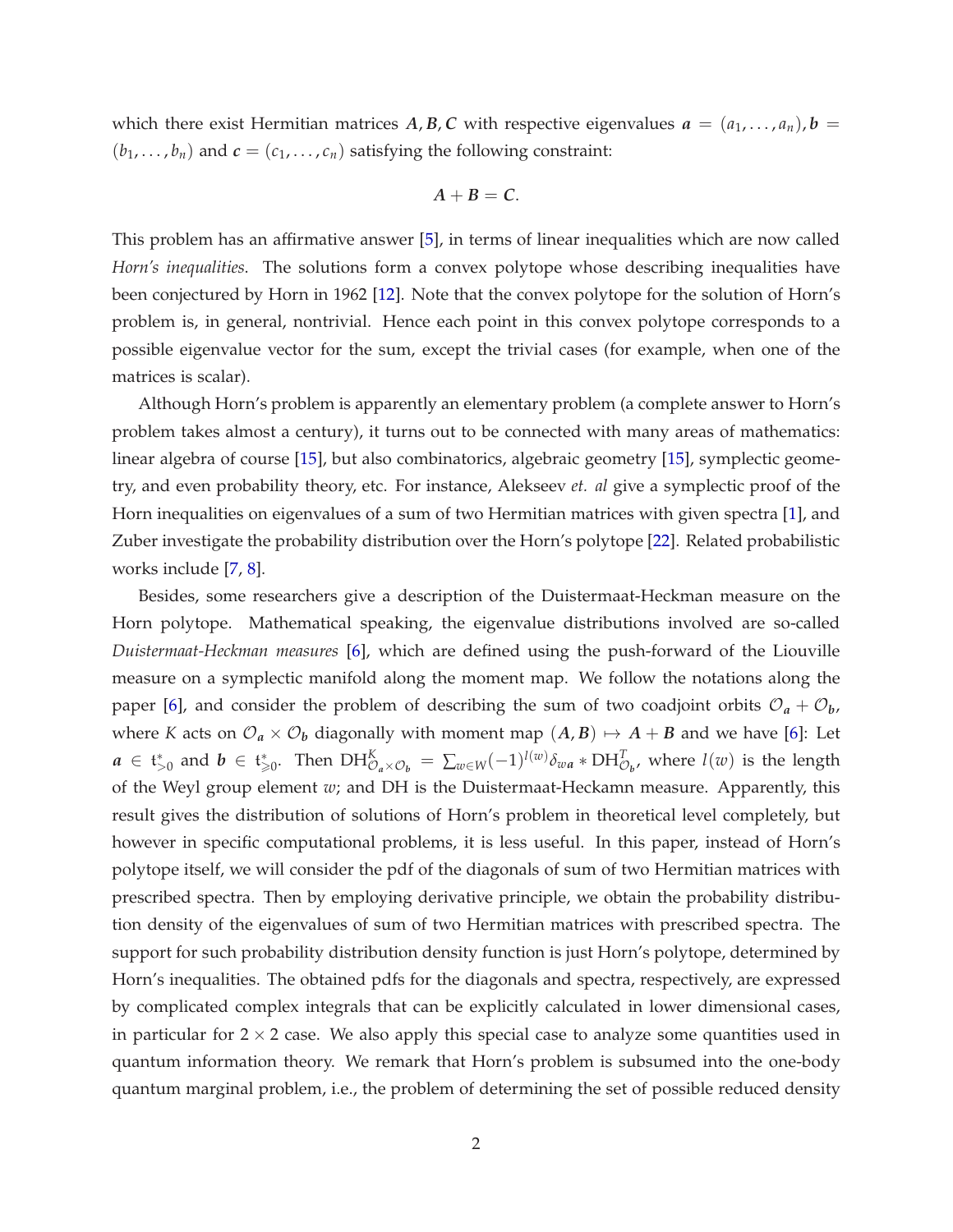matrices, known as the quantum marginal problem in quantum information theory and as the *N*-representability problem in quantum chemistry.

The paper is organized as follows. In Sect. [2,](#page-4-0) we derive an analytical formula for the pdf of the diagonals of sum of two random Hermitian matrices with prescribed spectra. The main results are summarized into Theorem [2.1](#page-4-1) and Corollary [2.3.](#page-7-0) In Sect. [3,](#page-10-0) we firstly recall the derivative principle, and then combine this with the pdf of diagonals to derive the pdf of eigenvalues of sum of two random Hermitian matrices (see Theorem [3.2\)](#page-11-0). We also find that the results obtained in [\[22\]](#page-25-2) can be naturally derived from our main result. These materials are summarized into the Appendix [A.](#page-22-0) We further derive the analytical expressions for eigenvalues of the sum of two random Hermitian matrices from  $GUE(n)$  or Wishart ensemble by derivative principle, respectively, which are summarized in Propositions [3.4.](#page-13-0) Sequentially, in Sect. [3.3,](#page-14-0) we use the pdf of the sum of two GUE random matrices to derive the expectation of the matrix exponential and partly answer a question proposed by Forrester [\[9\]](#page-24-5). As another application of our results, in Sect. [4,](#page-17-0) we use our lower dimensional result to analyze some quantities used in quantum information theory. Finally, we conclude with some remarks in Sect. [5.](#page-21-0)

# <span id="page-4-0"></span>**2 The pdf of diagonals of the sum of two random Hermitian matrices with given spectra**

We present an explicit formula concerning the joint distribution density of the diagonals of the sum of two random Hermitian matrices with given spectra. This is a new result in this note, and it will be used to derive the pdf of eigenvalues of the sum of two random Hermitian matrices with given spectra. To keep accordance with the notation in the present literature, the notation adopted here is only a little different from that in [\[18\]](#page-25-3).

Denote  $x = (x_1, \ldots, x_n)$ ,  $\hat{x} = diag(x_1, \ldots, x_n)$  and  $\Delta(x) = \prod_{1 \leq i < j \leq n} (x_i - x_j)$ ,  $[dx] = \prod_{j=1}^n dx_j$ . We also denote the unitary orbit with spectrum  $x$  by  $\mathcal{U}(x) = \{ \mathbf{U} \hat{x} \mathbf{U}^{\dagger} : \mathbf{U} \in U(n) \}$ , where  $U(n)$ stands for the  $n \times n$  unitary matrix group.

<span id="page-4-1"></span>**Theorem 2.1.** Assume that two random matrices A and B chosen uniformly on the unitary orbits  $U(a)$ *and U(***b**), respectively, then the joint pdf  $q(C^{\text{diag}}|a,b)$  of the diagonal part  $C^{\text{diag}}$  of the sum  $C=A+B$ *is given by the following integral*

$$
q(C^{\text{diag}}|a,b) = \frac{M}{\Delta(a)\Delta(b)} \int_{\mathbb{R}^n} [\mathrm{d}x] \frac{\det(e^{ix_i a_j}) \det(e^{ix_i b_j})}{\Delta(x)^2 \prod_{i=1}^n e^{ix_i C_{ii}}},
$$
(2.1)

<span id="page-4-2"></span>
$$
M = \frac{\left(\prod_{k=1}^{n} \Gamma(k)\right)^2}{(2\pi)^{n} i^{n(n-1)}}.
$$
\n(2.2)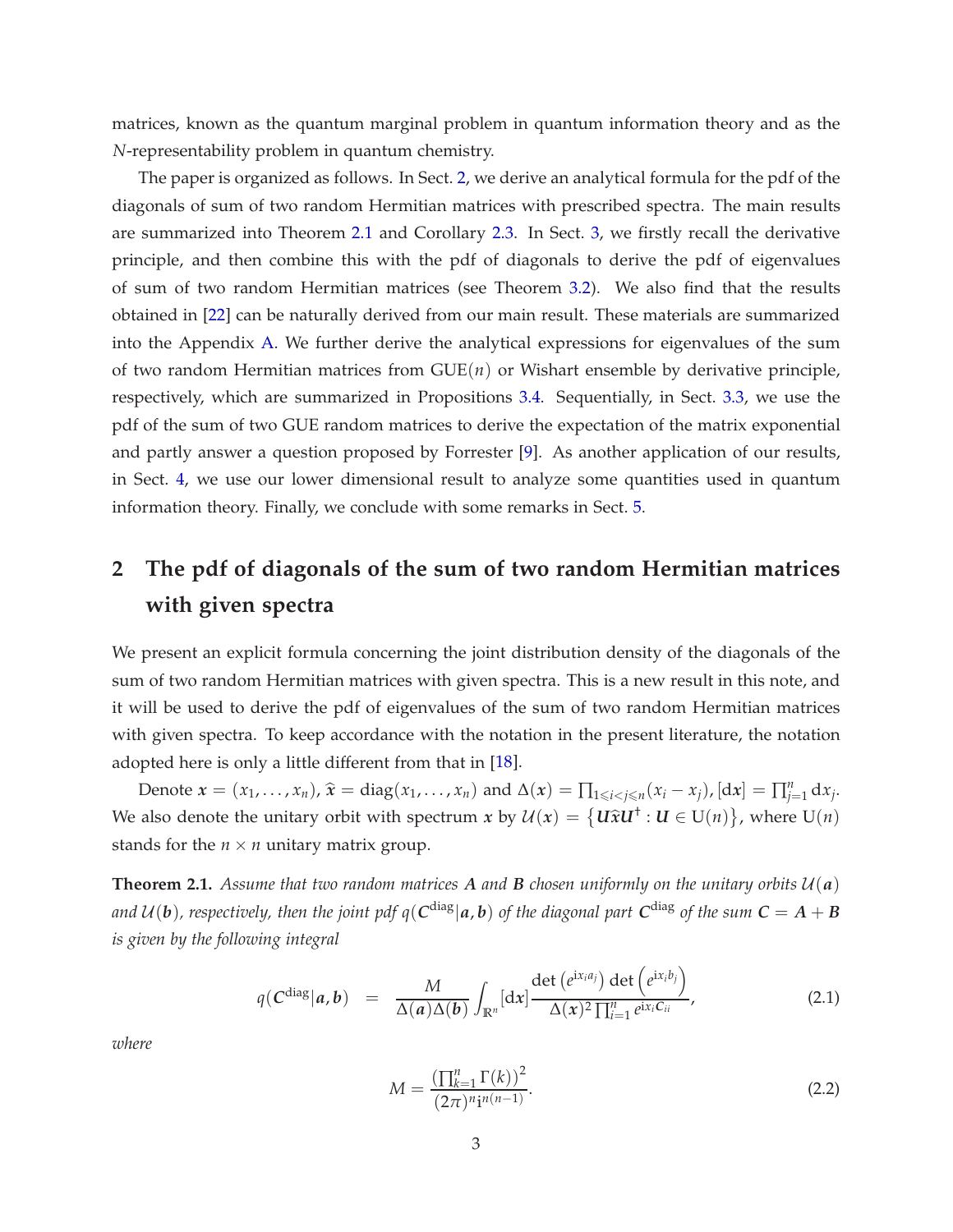*Proof.* From [\[22\]](#page-25-2), we see that the pdf of  $C = U \hat{a} U^{\dagger} + V \hat{b} V^{\dagger}$  is given by <sup>[1](#page-5-0)</sup>

$$
p(C|\boldsymbol{a},\boldsymbol{b})=\frac{1}{2^n\pi^{n^2}}\int [\mathrm{d}X]e^{-i\operatorname{Tr}(XC)}\int_{\mathrm{U}(n)}\int_{\mathrm{U}(n)}\mathrm{d}\mu_{\text{Haar}}(\boldsymbol{U})\mathrm{d}\mu_{\text{Haar}}(\boldsymbol{V})e^{i\operatorname{Tr}(X\boldsymbol{U}\boldsymbol{\hat{a}}\boldsymbol{U}^{\dagger})}e^{i\operatorname{Tr}(X\boldsymbol{V}\boldsymbol{\hat{b}}\boldsymbol{V}^{\dagger})}.
$$

We will consider the following question, i.e., the probability density function of diagonals of sum of two Hermitian matrices:

$$
q(C^{\text{diag}}|a,b) = \int [dC^{\text{off}}] p(C|a,b). \tag{2.3}
$$

Employ the following identity:  $X = X^{\text{diag}} \oplus X^{\text{off}}$ ,  $C = C^{\text{diag}} \oplus C^{\text{off}}$ , and

$$
\delta\left(X^{\text{off}}\right) = \frac{1}{\pi^{n(n-1)}} \int [\mathrm{d}C^{\text{off}}] e^{-i \operatorname{Tr}\left(X^{\text{off}} C^{\text{off}}\right)}.
$$
\n(2.4)

It follows that

$$
q(C^{diag}|a,b) = \int [dC^{off}]p(C|a,b)
$$
  
= 
$$
\frac{1}{2^n \pi^{n^2}} \int [dX] \int [dC^{off}]e^{-i \text{Tr}(XC)} \int_{U(n)} \int_{U(n)} d\mu_{Haar}(U) d\mu_{Haar}(V)e^{i \text{Tr}(X \hat{u}aU^{\dagger})}e^{i \text{Tr}(X \hat{V} \hat{b}V^{\dagger})}
$$
  
= 
$$
\frac{1}{2^n \pi^{n^2}} \int [dX]e^{-i \text{Tr}(X^{diag}C^{diag})} \int [dC^{off}]e^{-i \text{Tr}(X^{off}C^{off})}
$$
  

$$
\times \int_{U(n)} \int_{U(n)} d\mu_{Haar}(U) d\mu_{Haar}(V)e^{i \text{Tr}(X \hat{u}aU^{\dagger})}e^{i \text{Tr}(X \hat{V} \hat{b}V^{\dagger})}.
$$

Thus,

$$
q(C^{\text{diag}}|\mathbf{a}, \mathbf{b}) = \frac{1}{(2\pi)^n} \int [\mathrm{d}X] e^{-i \mathrm{Tr} (X^{\text{diag}} C^{\text{diag}})} \delta \left(X^{\text{off}}\right)
$$
  

$$
\times \int_{U(n)} \int_{U(n)} \mathrm{d} \mu_{\text{Haar}}(\mathbf{U}) \mathrm{d} \mu_{\text{Haar}}(\mathbf{V}) e^{i \mathrm{Tr} (X \mathbf{U} \hat{\mathbf{a}} \mathbf{U}^{\dagger})} e^{i \mathrm{Tr} (X \mathbf{V} \hat{\mathbf{b}} \mathbf{V}^{\dagger})}
$$
  

$$
= \frac{1}{(2\pi)^n} \int [\mathrm{d}X^{\text{diag}}] e^{-i \mathrm{Tr} (X^{\text{diag}} C^{\text{diag}})} \int_{U(n)} \int_{U(n)} \mathrm{d} \mu_{\text{Haar}}(\mathbf{U}) \mathrm{d} \mu_{\text{Haar}}(\mathbf{V})
$$
  

$$
\times \int [\mathrm{d}X^{\text{off}}] \delta \left(X^{\text{off}}\right) e^{i \mathrm{Tr} (X \mathbf{U} \hat{\mathbf{a}} \mathbf{U}^{\dagger})} e^{i \mathrm{Tr} (X \mathbf{V} \hat{\mathbf{b}} \mathbf{V}^{\dagger})}.
$$

Therefore,

$$
q(C^{\text{diag}}|a,b) = \frac{1}{(2\pi)^n} \int [dX^{\text{diag}}] e^{-i \text{Tr} (X^{\text{diag}} C^{\text{diag}})} \times \int_{U(n)} \int_{U(n)} d\mu_{\text{Haar}}(U) d\mu_{\text{Haar}}(V) e^{i \text{Tr} (X^{\text{diag}} U \hat{a} U^{\dagger})} e^{i \text{Tr} (X^{\text{diag}} V \hat{b} V^{\dagger})}
$$

and

$$
q(C^{\text{diag}}|\boldsymbol{a},\boldsymbol{b}) = \frac{1}{(2\pi)^n} \int [\mathrm{d}X^{\text{diag}}] e^{-i \mathrm{Tr} (X^{\text{diag}} C^{\text{diag}})} \left( \prod_{k=1}^n \Gamma(k) \frac{\det (e^{iX_{ii}a_j})}{\Delta(iX^{\text{diag}}) \Delta(\boldsymbol{a})} \right) \left( \prod_{k=1}^n \Gamma(k) \frac{\det (e^{iX_{ii}b_j})}{\Delta(iX^{\text{diag}}) \Delta(\boldsymbol{b})} \right)
$$
  

$$
= \frac{1}{(2\pi)^{n} i^{2\binom{n}{2}}} \frac{\left( \prod_{k=1}^n \Gamma(k) \right)^2}{\Delta(\boldsymbol{a}) \Delta(\boldsymbol{b})} \int \frac{[\mathrm{d}X^{\text{diag}}]}{\Delta(X^{\text{diag}})^2} e^{-i \mathrm{Tr} (X^{\text{diag}} C^{\text{diag}})} \det (e^{iX_{ii}a_j}) \det (e^{iX_{ii}b_j}).
$$

<span id="page-5-0"></span><sup>&</sup>lt;sup>1</sup>Note that the factor 2<sup>-*n*</sup> $\pi$ <sup>-*n*2</sup> is different from that used by Zuber, i.e.,  $(2\pi)^{-n^2}$ . There exists a symmetry condition about *X*, that is, Hermiticity of *X*, and  $\delta(X) = 2^{-n}\pi^{-n^2} \int exp(i \text{Tr} (TX)) [dT]$ .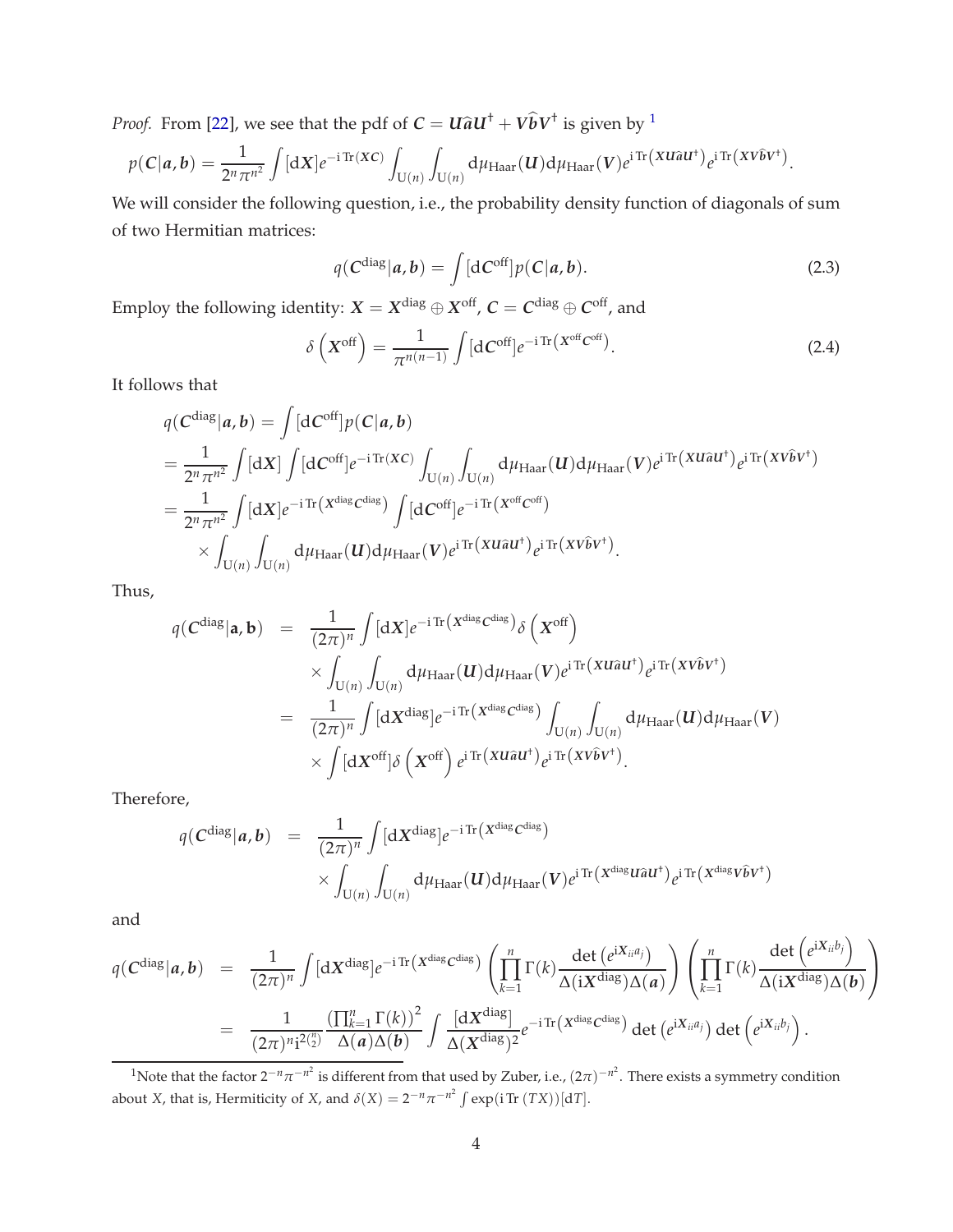This completes the proof.

**Lemma 2.2.** For given real numbers  $x_j$  and  $\lambda_j$  where  $j = 1, \ldots, n$ , denote  $\bar{x} = \frac{1}{n} \sum_{k=1}^n x_k$ , then have the *following identities:*

<span id="page-6-1"></span>
$$
\det\left(e^{ix_i\lambda_j}\right) = e^{i\bar{x}\sum_{k=1}^n\lambda_k} \sum_{\sigma \in S_n} sign(\sigma) \prod_{k=1}^{n-1} exp\left[i(x_k - x_{k+1})\left(\sum_{j=1}^k \lambda_{\sigma(j)} - \frac{k}{n}\sum_{j=1}^n \lambda_j\right)\right]
$$
(2.5)

*and*

<span id="page-6-0"></span>
$$
\prod_{k=1}^{n} e^{-ix_k c_k} = \exp\left[-i\bar{x} \sum_{k=1}^{n} c_k\right] \exp\left[-i\sum_{k=1}^{n-1} (x_k - x_{k+1}) \left(\sum_{j=1}^{k} c_j - \frac{k}{n} \sum_{j=1}^{k} c_j\right)\right].
$$
 (2.6)

*Proof.* With the definition of  $\bar{x}$ , we have

$$
\det\left(e^{\mathrm{i}x_i\lambda_j}\right)=e^{\mathrm{i}\bar{x}\sum_{k=1}^n\lambda_k}\det\left(e^{\mathrm{i}(x_i-\bar{x})\lambda_j}\right).
$$

Next we recall the Abel's identity as follows. In fact, we have

$$
\sum_{k=1}^{n} x_k y_k = y_n \sum_{k=1}^{n} x_k + \sum_{k=1}^{n-1} (y_k - y_{k+1}) \left( \sum_{j=1}^{k} x_j \right).
$$

Now we expand the determinant det  $(e^{i(x_i - \bar{x})\lambda_j})$  as below:

$$
\det\left(e^{i(x_i-\bar{x})\lambda_j}\right) = \sum_{\sigma \in S_n} sign(\sigma) \prod_{k=1}^n e^{i(x_k-\bar{x})\lambda_{\sigma(k)}} = \sum_{\sigma \in S_n} sign(\sigma) \exp\left(i \sum_{k=1}^n (x_k-\bar{x})\lambda_{\sigma(k)}\right),
$$

where  $sign(\sigma) = \pm 1$  for odd (-1) or even (+1) permutation. By using Abel's identity, we have

$$
\sum_{k=1}^{n} \lambda_{\sigma(k)}(x_k - \bar{x}) = (x_n - \bar{x}) \sum_{k=1}^{n} \lambda_{\sigma(k)} + \sum_{k=1}^{n-1} (x_k - x_{k+1}) \left( \sum_{j=1}^{k} \lambda_{\sigma(j)} \right)
$$
  
= 
$$
\sum_{k=1}^{n-1} (x_k - x_{k+1}) \left( \sum_{j=1}^{k} \lambda_{\sigma(j)} \right) - (\bar{x} - x_n) \sum_{j=1}^{n} \lambda_j.
$$

Again, by using Abel's identity, we have

$$
n\bar{x} = \sum_{k=1}^{n} 1 \cdot x_k = x_n \sum_{k=1}^{n} 1 + \sum_{k=1}^{n-1} (x_k - x_{k+1}) \left( \sum_{j=1}^{k} 1 \right) = nx_n + \sum_{k=1}^{n-1} k(x_k - x_{k+1}).
$$

That is,

$$
\bar{x} - x_n = \sum_{k=1}^{n-1} \frac{k}{n} (x_k - x_{k+1}).
$$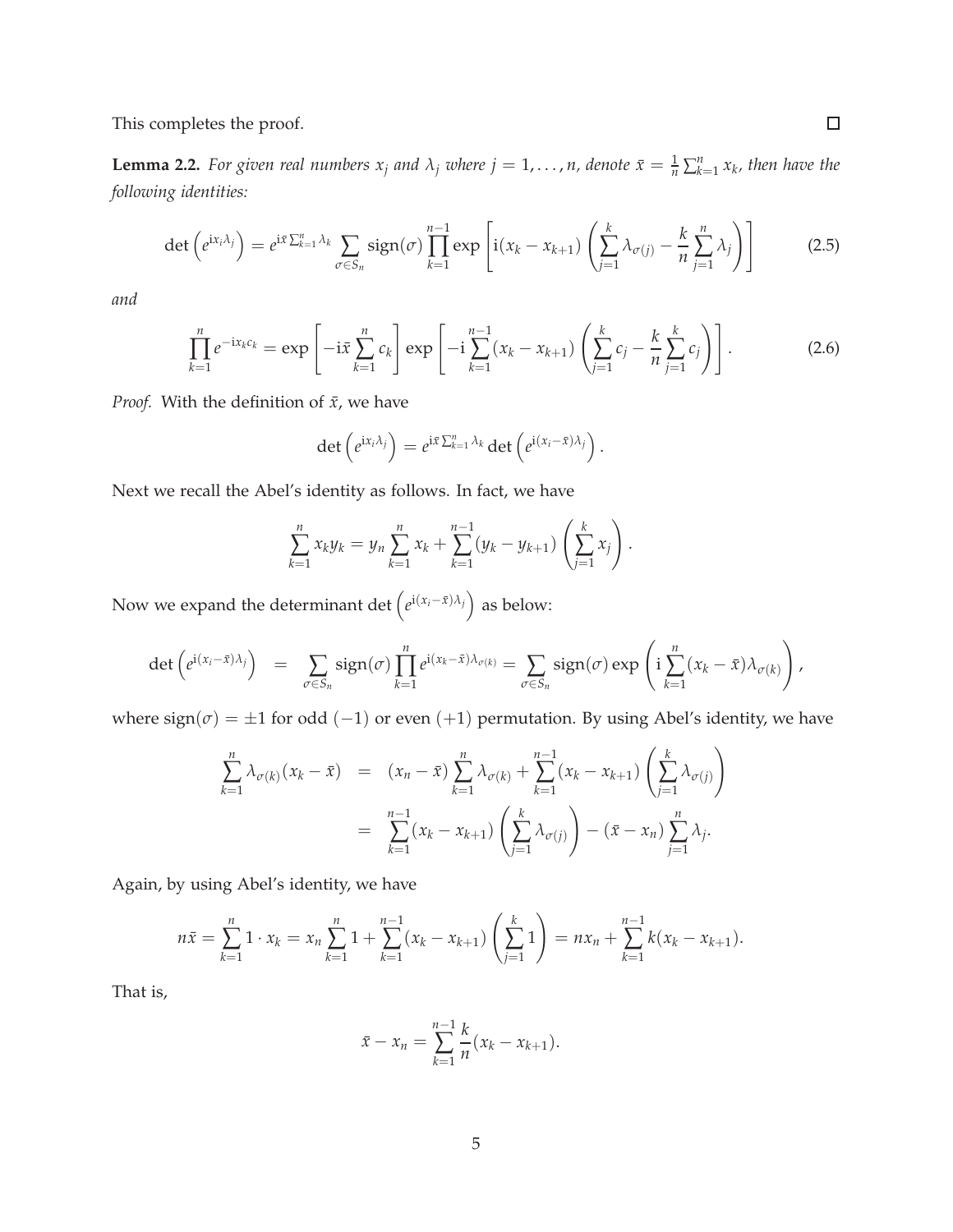Finally, we have

$$
\sum_{k=1}^{n} \lambda_{\sigma(k)}(x_k - \bar{x}) = \sum_{k=1}^{n-1} (x_k - x_{k+1}) \left( \sum_{j=1}^{k} \lambda_{\sigma(j)} \right) - \left( \sum_{k=1}^{n-1} \frac{k}{n} (x_k - x_{k+1}) \right) \sum_{j=1}^{n} \lambda_j
$$
  
= 
$$
\sum_{k=1}^{n-1} (x_k - x_{k+1}) \left( \sum_{j=1}^{k} \lambda_{\sigma(j)} - \frac{k}{n} \sum_{j=1}^{n} \lambda_j \right).
$$

That is,

$$
\sum_{k=1}^{n} \lambda_{\sigma(k)}(x_k - \bar{x}) = \sum_{k=1}^{n-1} (x_k - x_{k+1}) \left( \sum_{j=1}^{k} \lambda_{\sigma(j)} - \frac{k}{n} \sum_{j=1}^{n} \lambda_j \right).
$$

From the above discussion, we see that

$$
\det\left(e^{ix_i\lambda_j}\right)=e^{ix\sum_{k=1}^n\lambda_k}\sum_{\sigma\in S_n}\text{sign}(\sigma)\prod_{k=1}^{n-1}\exp\left[i(x_k-x_{k+1})\left(\sum_{j=1}^k\lambda_{\sigma(j)}-\frac{k}{n}\sum_{j=1}^n\lambda_j\right)\right].
$$

Note that  $\prod_{k=1}^{n} e^{-i x_k c_k} = \exp \left[-i \sum_{k=1}^{n} c_k x_k \right]$ , where

$$
\sum_{k=1}^{n} c_k x_k = x_n \sum_{k=1}^{n} c_k + \sum_{k=1}^{n-1} (x_k - x_{k+1}) \left( \sum_{j=1}^{k} c_j \right).
$$

Hence, via  $x_n = \bar{x} - \sum_{k=1}^{n-1} \frac{k}{n}$  $\frac{k}{n}(x_k - x_{k+1})$ , it follows that

<span id="page-7-4"></span>
$$
\sum_{k=1}^{n} c_k x_k = \bar{x} \sum_{k=1}^{n} c_k + \sum_{k=1}^{n-1} (x_k - x_{k+1}) \left( \sum_{j=1}^{k} c_j - \frac{k}{n} \sum_{j=1}^{k} c_j \right), \tag{2.7}
$$

 $\Box$ 

and we have the formula [\(2.6\)](#page-6-0). This completes the proof.

In the following we derive a further simplified expression for the analytical formula in Theorem [2.1.](#page-4-1) By Theorem [2.1,](#page-4-1) we see that it suffices to calculate the following integral

$$
I(a,b:C^{\text{diag}}) := \int_{\mathbb{R}^n} [dx] \det(e^{ix_i a_j}) \det(e^{ix_i b_j}) \Delta(x)^{-2} \prod_{i=1}^n e^{-ix_i C_{ii}}.
$$
 (2.8)

<span id="page-7-0"></span>**Corollary 2.3.** The joint pdf  $q(C^{diag}|a, b)$  of the diagonal part  $C^{diag}$  of the sum  $C = A + B$  is given by

<span id="page-7-1"></span>
$$
q(C^{\text{diag}}|a,b) = \frac{M}{\Delta(a)\Delta(b)}I(a,b:C^{\text{diag}}),
$$
\n(2.9)

*where M is from* [\(2.2\)](#page-4-2) *and*

<span id="page-7-3"></span>
$$
I(a,b:Cdiag) = 2\pi\delta\left(\sum_{j=1}^{n}(a_j+b_j-C_{jj})\right)\sum_{\sigma,\tau\in S_n}\text{sign}(\sigma\tau)\int_{\mathbb{R}^{n-1}}\frac{[du]}{\tilde{\Delta}(u)^2}\prod_{k=1}^{n-1}e^{\mathrm{i}u_kB_k(\sigma,\tau)}\qquad(2.10)
$$

*with*

<span id="page-7-2"></span>
$$
B_k(\sigma, \tau) := \sum_{j=1}^k (a_{\sigma(j)} + b_{\tau(j)} - C_{jj}) - \frac{k}{n} \sum_{j=1}^n (a_j + b_j - C_{jj}).
$$
\n(2.11)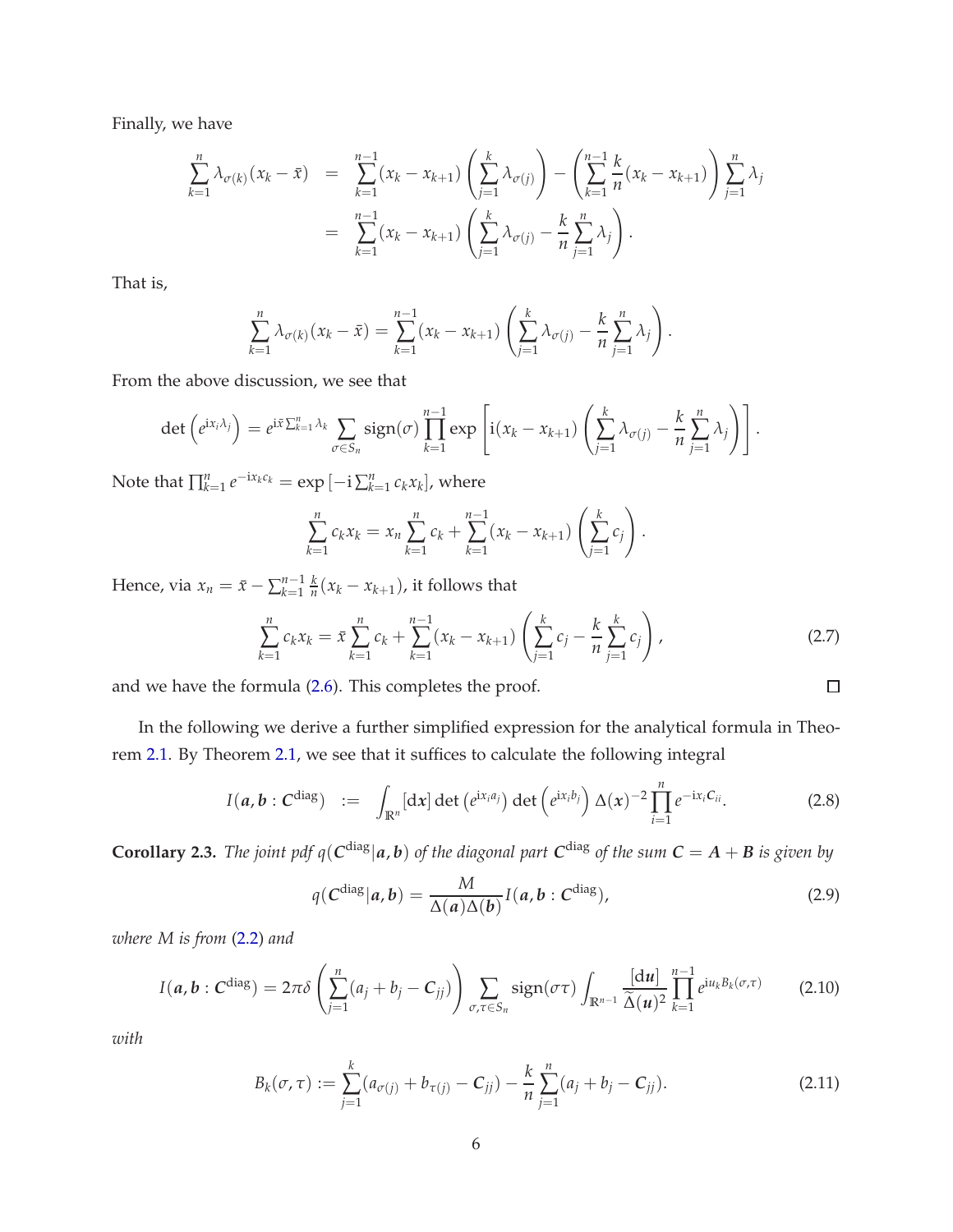*Proof.* Note that [\(2.9\)](#page-7-1) is the reformulation of Theorem [2.1.](#page-4-1) So we focus on the expression *I*(*a*, *b* :  $C^{diag}$ ). From the formulae [\(2.5\)](#page-6-1) and [\(2.6\)](#page-6-0) we have

$$
\det\left(e^{\mathrm{i}x_i a_j}\right) = \exp\left[\mathrm{i}\bar{x} \sum_{k=1}^n a_k\right] \sum_{\sigma \in S_n} \mathrm{sign}(\sigma) \prod_{k=1}^{n-1} \exp\left[\mathrm{i}(x_k - x_{k+1}) \left(\sum_{j=1}^k a_{\sigma(j)} - \frac{k}{n} \sum_{j=1}^n a_j\right)\right],
$$
\n
$$
\det\left(e^{\mathrm{i}x_i b_j}\right) = \exp\left[\mathrm{i}\bar{x} \sum_{k=1}^n b_k\right] \sum_{\tau \in S_n} \mathrm{sign}(\tau) \prod_{k=1}^{n-1} \exp\left[\mathrm{i}(x_k - x_{k+1}) \left(\sum_{j=1}^k b_{\tau(j)} - \frac{k}{n} \sum_{j=1}^n b_j\right)\right].
$$

and

$$
\prod_{k=1}^{n} e^{-ix_kC_{kk}} = \exp\left[-i\bar{x}\sum_{k=1}^{n} C_{kk}\right] \exp\left[i\sum_{k=1}^{n-1} (x_k - x_{k+1})\left(-\sum_{j=1}^{k} C_{jj} + \frac{k}{n}\sum_{j=1}^{k} C_{jj}\right)\right].
$$

And it follows that

$$
\det (e^{ix_i a_j}) \det (e^{ix_i b_j}) \prod_{k=1}^n e^{-ix_k C_{kk}}
$$
\n
$$
= \exp \left[ i \bar{x} \sum_{j=1}^n (a_j + b_j - C_{jj}) \right] \sum_{\sigma, \tau \in S_n} \operatorname{sign}(\sigma \tau) \prod_{k=1}^{n-1} \exp \left[ i (x_k - x_{k+1}) B_k(\sigma, \tau) \right],
$$

where  $B_k(\sigma, \tau)$  is defined in [\(2.11\)](#page-7-2). We next perform the change of variables:  $(x_1, \ldots, x_n) \rightarrow$  $(\bar{x}, u_1, \ldots, u_{n-1})$ , where  $u_k = x_k - x_{k+1}$ . The Jacobian of this transformation is given by

$$
J = \left| \frac{\partial(\bar{x}, u_1, \dots, u_{n-1})}{\partial(x_1, \dots, x_n)} \right| = \left| \begin{array}{cccc} \frac{1}{n} & \frac{1}{n} & \cdots & \frac{1}{n} & \frac{1}{n} \\ 1 & -1 & \cdots & 0 & 0 \\ 0 & 1 & \ddots & 0 & 0 \\ \vdots & \vdots & \ddots & -1 & 0 \\ 0 & 0 & \cdots & 1 & -1 \end{array} \right| = (-1)^{n-1}.
$$
 (2.12)

.

Then  $dx_1 \wedge \cdots \wedge dx_n = (-1)^{n-1} dx \wedge du_1 \wedge \cdots \wedge du_{n-1}$ , that is, this transformation is volumepreserving,  $[dx] = d\bar{x}[du]$ , where  $[du] = \prod_{j=1}^{n-1} du_j$ . Now we have already known [\[13\]](#page-25-4) that

$$
\delta(s) = \frac{1}{2\pi} \int_{\mathbb{R}} e^{ist} dt.
$$

This indicates that the first factor is given by

$$
\int_{\mathbb{R}} e^{i\bar{x}\sum_{k=1}^{n}(a_k+b_k-c_k)} d\bar{x} = 2\pi\delta \left( \sum_{k=1}^{n}(a_k+b_k-c_k) \right)
$$

Finally, we have

$$
I(a,b:C^{diag}) = \int_{\mathbb{R}^n} \frac{[dx]}{\Delta(x)^2} \det(e^{ix_i a_j}) \det(e^{ix_i b_j}) \prod_{k=1}^n e^{-ix_k C_{kk}}
$$
  
\n
$$
= \int_{\mathbb{R}} e^{i\bar{x} \sum_{k=1}^n (a_k + b_k - c_k)} d\bar{x} \sum_{\sigma,\tau \in S_n} sign(\sigma \tau) \int_{\mathbb{R}^{n-1}} \frac{[du]}{\tilde{\Delta}(u)^2} \prod_{k=1}^{n-1} e^{iu_k B_k(\sigma,\tau)}
$$
  
\n
$$
= 2\pi \delta \left( \sum_{j=1}^n (a_j + b_j - C_{jj}) \right) \sum_{\sigma,\tau \in S_n} sign(\sigma \tau) \int_{\mathbb{R}^{n-1}} \frac{[du]}{\tilde{\Delta}(u)^2} \prod_{k=1}^{n-1} e^{iu_k B_k(\sigma,\tau)},
$$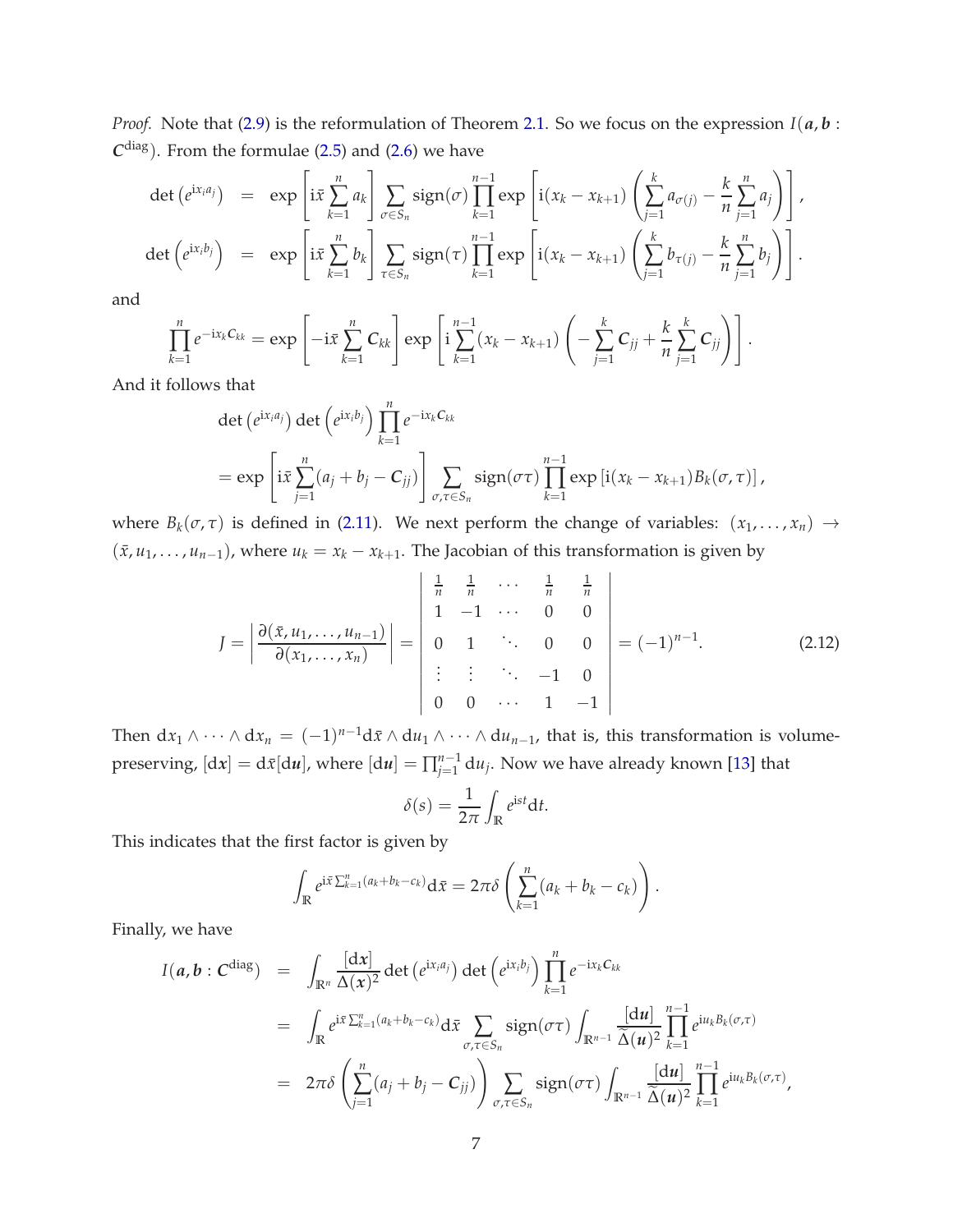where

$$
\widetilde{\Delta}(u) := \prod_{1 \leq i \leq j-1 \leq n-1} (u_i + u_{i+1} + \cdots + u_{j-1}).
$$

This completes the proof.

**Example 2.4.** For the sum of two  $2 \times 2$  random Hermitian matrices, we can derive concise expressions for the pdfs of diagonals of this sum. For  $n = 2$ , for  $a = (a_1, a_2)$  with  $a_1 \ge a_2$  and  **with**  $b<sub>1</sub> \ge b<sub>2</sub>$ **, the formula [\(2.10\)](#page-7-3) can be simplifed as follows.** 

<span id="page-9-0"></span>
$$
I(a,b:Cdiag) = 2\pi\delta\left(\sum_{j=1}^{2}(a_j+b_j-C_{jj})\right)\sum_{\sigma,\tau\in S_2}\text{sign}(\sigma\tau)\int_{\mathbb{R}}\frac{du}{u^2}e^{iuB(\sigma,\tau)},\tag{2.13}
$$

where

$$
B(\sigma,\tau):=a_{\sigma(1)}+b_{\tau(1)}-C_{11}-\frac{1}{2}\sum_{j=1}^2(a_j+b_j-C_{jj}).
$$

Next, we calculate the integral:

$$
\int_{-\infty}^{+\infty} \frac{e^{iuB(\sigma,\tau)}}{u^2} \mathrm{d}u.
$$

We apply the following formula for Fourier transform [\[13\]](#page-25-4)

$$
\int_{-\infty}^{+\infty} \frac{e^{-iwt}}{t^n} dt = -i\pi \frac{(-iw)^{n-1}}{\Gamma(n)} \text{sgn}(w),\tag{2.14}
$$

where

$$
sgn(w) = \begin{cases} 1, & \text{if } w > 0, \\ 0, & \text{if } w = 0, \\ -1, & \text{if } w < 0. \end{cases}
$$

We can see that

$$
\int_{-\infty}^{+\infty} \frac{e^{-i\nu t}}{t^2} dt = -\pi |\nu| \,, \tag{2.15}
$$

and thus,

$$
\int_{-\infty}^{+\infty} \frac{e^{iuB(\sigma)}}{u^2} du = -\pi |B(\sigma, \tau)|.
$$
 (2.16)

From the above, we see that

$$
\sum_{\sigma,\tau \in S_2} sign(\sigma \tau) \int_{\mathbb{R}} \frac{du}{u^2} e^{iuB(\sigma,\tau)} = -\pi \sum_{\sigma,\tau \in S_2} sign(\sigma \tau) |B(\sigma,\tau)|.
$$
 (2.17)

 $\Box$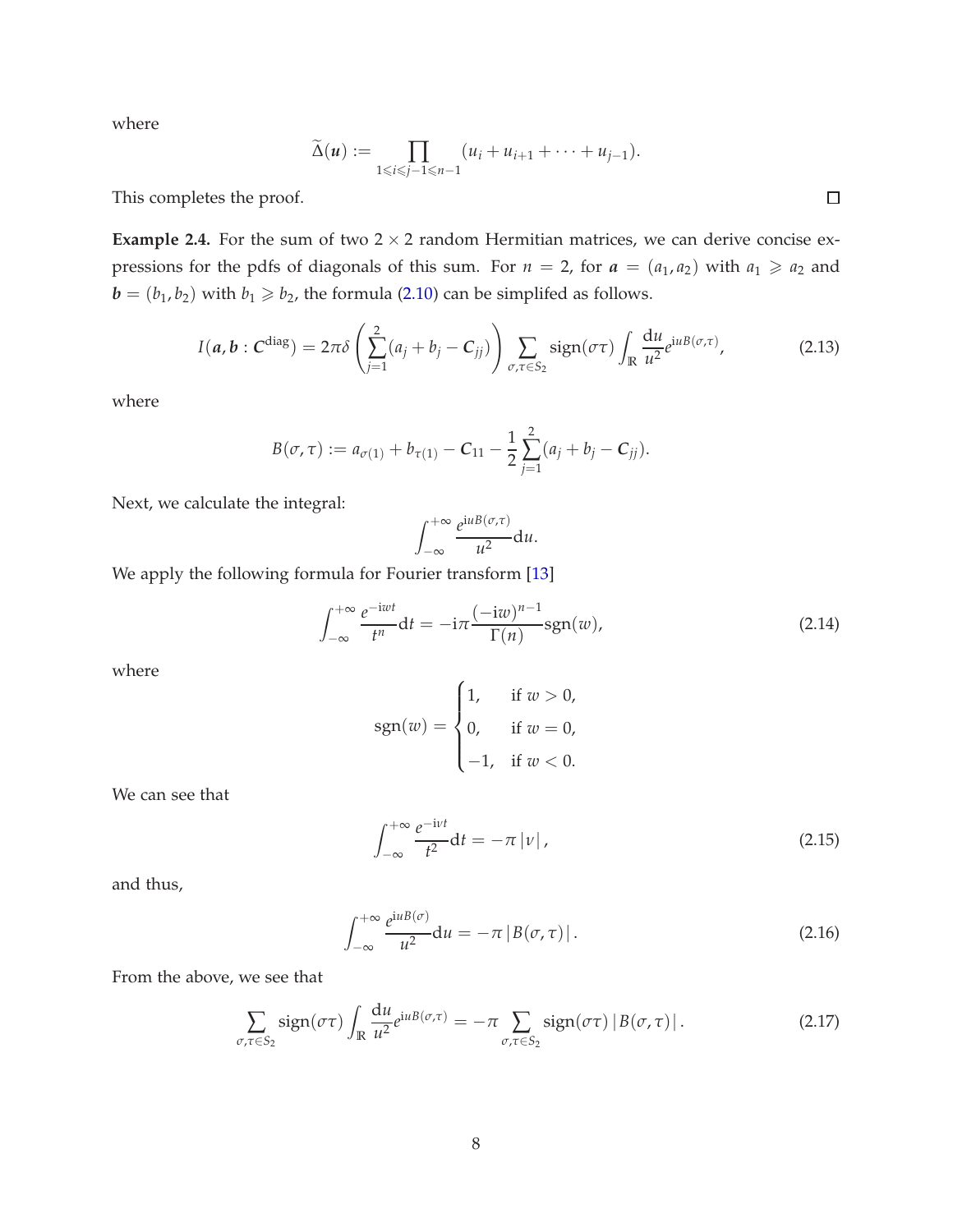Define  $\alpha_{12} := a_1 - a_2 \ge 0$ ,  $\beta_{12} := b_1 - b_2 \ge 0$ , and  $\tilde{\gamma}_{12} := C_{11} - C_{22}$ . Then [\(2.13\)](#page-9-0) is rewritten as

$$
I(a,b:Cdiag) = 2\pi\delta\left(\sum_{j=1}^{2}(a_j+b_j-C_{jj})\right)
$$
  
 
$$
\times\left(-\frac{\pi}{2}\sum_{\sigma,\tau\in S_2}\text{sign}(\sigma\tau)\left|\text{sign}(\sigma)a_{12}+\text{sign}(\tau)\beta_{12}-\tilde{\gamma}_{12}\right|\right).
$$

That is,

$$
I(a, b : C^{diag}) = \pi^2 \delta \left( \sum_{j=1}^2 (a_j + b_j - C_{jj}) \right) (|\alpha_{12} - \beta_{12} - \tilde{\gamma}_{12}| + |\alpha_{12} - \beta_{12} + \tilde{\gamma}_{12}| - |\alpha_{12} + \beta_{12} - \tilde{\gamma}_{12}| - |\alpha_{12} + \beta_{12} + \tilde{\gamma}_{12}|).
$$

Therefore

<span id="page-10-2"></span>
$$
q(\mathbf{C}^{\text{diag}}|\mathbf{a}, \mathbf{b}) = \frac{1}{4\alpha_{12}\beta_{12}} \delta\left(\sum_{j=1}^{2} (a_j + b_j - \mathbf{C}_{jj})\right) (|\alpha_{12} + \beta_{12} - \tilde{\gamma}_{12}| + |\alpha_{12} + \beta_{12} + \tilde{\gamma}_{12}| - |\alpha_{12} - \beta_{12} - \tilde{\gamma}_{12}| - |\alpha_{12} - \beta_{12} + \tilde{\gamma}_{12}|). \tag{2.18}
$$

### <span id="page-10-0"></span>**3 The pdf of eigenvalues of the sum of random Hermitian matrices**

The derivative principle is formally put forward in [\[6\]](#page-24-4). The authors of [\[6\]](#page-24-4) derived this result in the abstract level, i.e., in the regime of Lie algebra, and they used this result to obtain the distribution of eigenvalues of random marginals of a multipartite random pure state. Later, Mejía, Zapata, and Botero rederived this result in Random Matrix Theory (RMT) [\[18\]](#page-25-3), and they used this result to study the difference between two random mixed quantum states. The following version of the derivative principle is from [\[18\]](#page-25-3).

<span id="page-10-3"></span>**Proposition 3.1** (The derivative principle). Let **Z** be an  $n \times n$  random matrix drawn from a unitarily *invariant random matrix ensemble, p<sup>Z</sup> the joint eigenvalue distribution for Z and q<sup>Z</sup> the joint distribution of the diagonal elements of Z. Then*

<span id="page-10-1"></span>
$$
p_Z(\lambda) = \frac{1}{\prod_{k=1}^n k!} (-1)^{\binom{n}{2}} \Delta(\lambda) \Delta(\partial_\lambda) q_Z(\lambda), \tag{3.1}
$$

*where* ∆(*λ*) = ∏*i*<*<sup>j</sup>* (*λ<sup>i</sup>* − *<sup>λ</sup>j*) *is the Vandermonde determinant and* <sup>∆</sup>(*∂λ*) *the differential operator* ∏*i*<*<sup>j</sup> ∂*  $\frac{\partial}{\partial_{\lambda_{i}}} - \frac{\partial}{\partial_{\lambda_{j}}}$  $\overline{ }$ *.*

#### **3.1 A new derivation of the pdf by the derivative principle**

With the derivative principle, we can relate the pdf of the eigenvalues of the sum of two random Hermitian matrices with given spectra to the pdf of diagonals of this sum.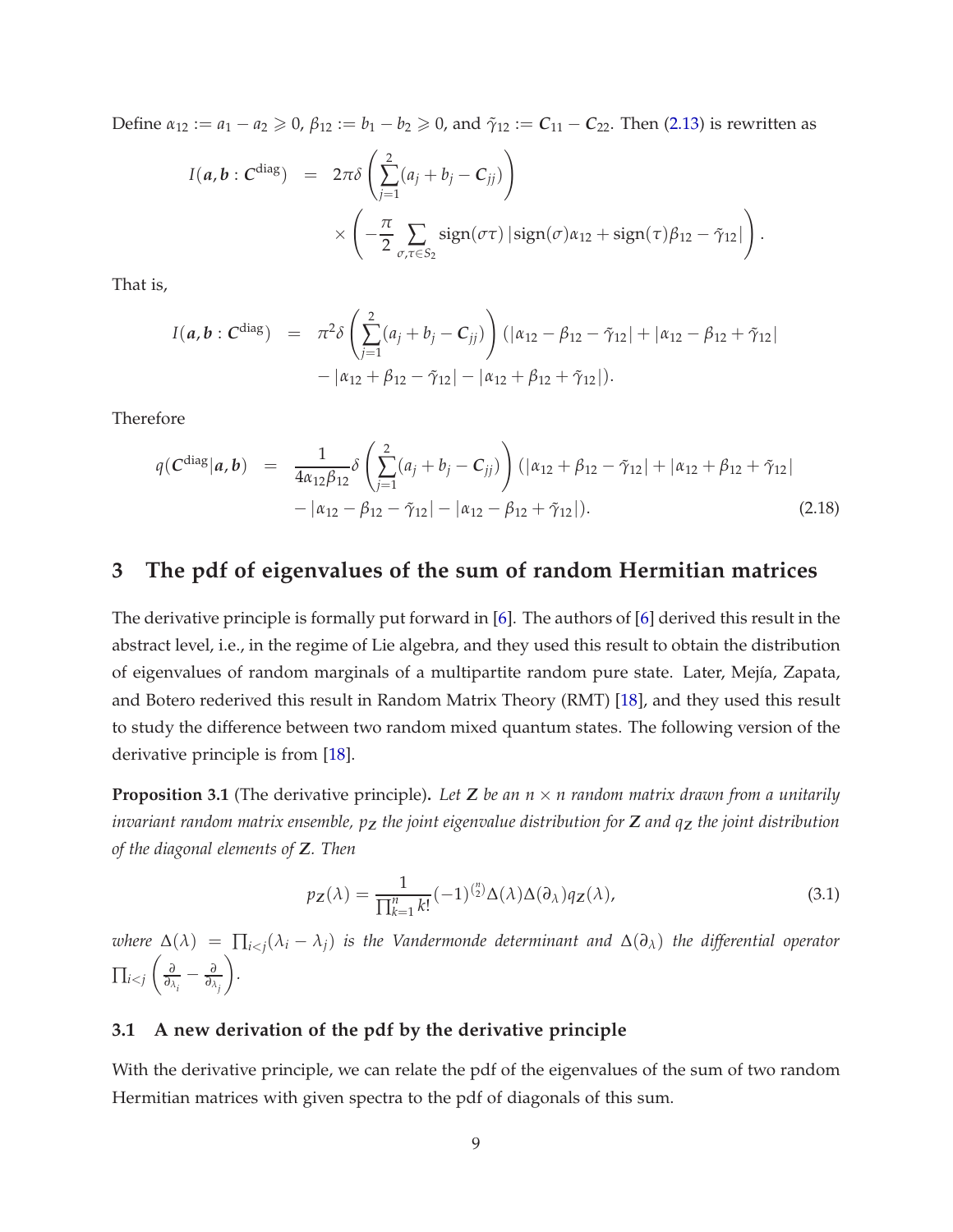In the following, we will use the derivative principle to rederive the pdf of eigenvalues of sum of two random Hermitian matrices with given spectra.

<span id="page-11-0"></span>**Theorem 3.2.** *Assume that two random Hermitian matrices A and B chosen uniformly on the unitary orbits*  $U(a)$  *and*  $U(b)$ *, respectively, then the joint pdf*  $p(c|a,b)$  *of the eigenvalues c of the sum*  $C = A + B$ *is given by derivative principle* [\(3.1\)](#page-10-1)

$$
p(c|a,b) = \frac{1}{\prod_{k=1}^{n} k!} (-1)^{\binom{n}{2}} \Delta(c) \Delta(\partial_c) q(c|a,b).
$$
 (3.2)

*where q*(*c*|*a*, *<sup>b</sup>*) *is from* [\(2.9\)](#page-7-1) *by replacing <sup>C</sup>* diag *as c. Moreover,*

<span id="page-11-1"></span>
$$
p(c|\boldsymbol{a},\boldsymbol{b}) = \frac{\prod_{k=1}^{n} \Gamma(k)}{(2\pi)^n n! i^{n/2}} \frac{\Delta(c)}{\Delta(\boldsymbol{a}) \Delta(\boldsymbol{b})} \int_{\mathbb{R}^n} \frac{[dx]}{\Delta(x)} \det(e^{ix_i a_j}) \det(e^{ix_i b_j}) \prod_{k=1}^{n} e^{-ix_k c_k}.
$$
 (3.3)

*Proof.* Note that

$$
\left(\frac{\partial}{\partial_{c_i}}-\frac{\partial}{\partial_{c_j}}\right)q(c|a,b)=\frac{M}{\Delta(a)\Delta(b)}\int\det\left(e^{ix_ia_j}\right)\det\left(e^{ix_ib_j}\right)\Delta(x)^{-2}\left(\frac{\partial}{\partial_{c_i}}-\frac{\partial}{\partial_{c_j}}\right)\prod_{k=1}^n e^{-ix_kc_k}dx_k,
$$

where

$$
\left(\frac{\partial}{\partial_{c_i}}-\frac{\partial}{\partial_{c_j}}\right)\prod_{k=1}^n e^{-ix_kc_k}=(-i)(x_i-x_j)\prod_{k=1}^n e^{-ix_kc_k}.
$$

Thus,

$$
\Delta(\partial_c) \prod_{k=1}^n e^{-ix_k c_k} = \prod_{i < j} (-i) (x_i - x_j) \prod_{k=1}^n e^{-ix_k c_k} = \frac{1}{i^{(n)}_2} \Delta(x) \prod_{k=1}^n e^{-ix_k c_k}.
$$

Therefore,

$$
\Delta(\partial_c)q(c|a,b)=\frac{1}{i^{(n)}_2}\frac{M}{\Delta(a)\Delta(b)}\int \frac{[dx]}{\Delta(x)}\det(e^{ix_ia_j})\det(e^{ix_ib_j})\prod_{k=1}^n e^{-ix_kc_k}.
$$

Substituting it into the right hand side of [\(3.1\)](#page-10-1), we have

$$
\frac{1}{\prod_{k=1}^{n}k!}(-1)^{\binom{n}{2}}\Delta(c)\Delta(\partial_{c})q(c|a,b)
$$
\n
$$
=\frac{(-1)^{\binom{n}{2}}}{n!\prod_{k=1}^{n}\Gamma(k)}\frac{M}{i\binom{n}{2}}\frac{\Delta(c)}{\Delta(a)\Delta(b)}\int\frac{[dx]}{\Delta(x)}\det(e^{ix_{i}a_{j}})\det(e^{ix_{i}b_{j}})\prod_{k=1}^{n}e^{-ix_{k}c_{k}}
$$
\n
$$
=\frac{\prod_{k=1}^{n}\Gamma(k)}{(2\pi)^{n}n!i\binom{n}{2}}\frac{\Delta(c)}{\Delta(a)\Delta(b)}\int\frac{[dx]}{\Delta(x)}\det(e^{ix_{i}a_{j}})\det(e^{ix_{i}b_{j}})\prod_{k=1}^{n}e^{-ix_{k}c_{k}}.
$$

This is exactly the application of derivative principle, and it yields the joint eigenvalue distribution.  $\Box$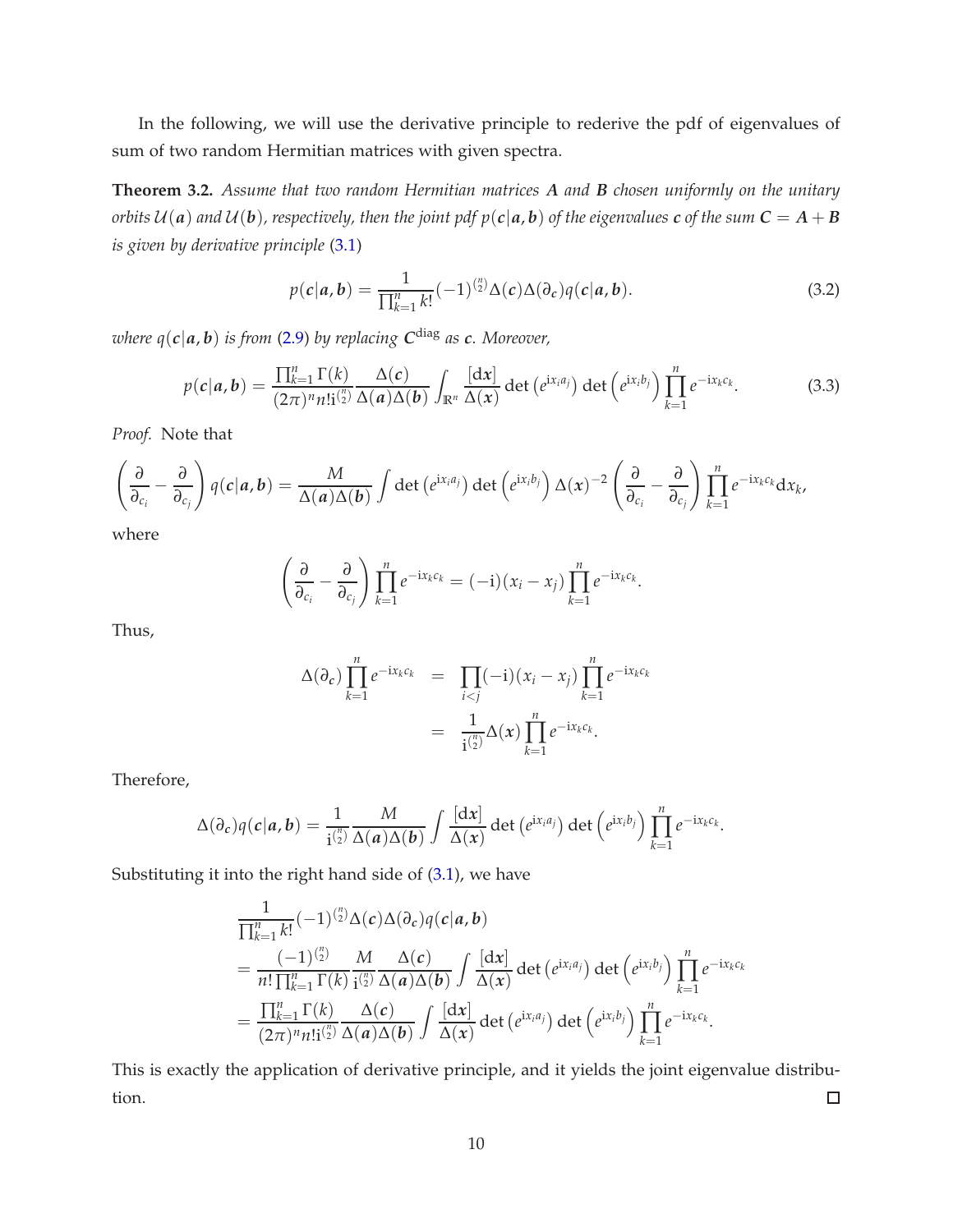**Remark 3.3.** Denote by  $\lambda(X)$  the vector whose components consisting of eigenvalues in a nonincreasing order of Hermitian matrix *X*. Given two  $2 \times 2$  Hermitian matrices *A* and *B* with  $\lambda(A) = (a_1, a_2) := a$  and  $\lambda(B) = (b_1, b_2) = b$ . We also denote  $C = A + B$  and  $\lambda(C) = (c_1, c_2) :=$ *c*. Denote *I* = ( $|α_{12} - β_{12}|$ ,  $α_{12} + β_{12}$ ), where  $α_{12} = a_1 - a_2 ≥ 0$  and  $β_{12} = b_1 - b_2 ≥ 0$ . The pdf of  $C = U \hat{a} U^{\dagger} + V \hat{b} V^{\dagger}$  is given as [\[22\]](#page-25-2)

$$
p(c|a,b) = \frac{c_1 - c_2}{2(a_1 - a_2)(b_1 - b_2)} (1_I(c_1 - c_2) - 1_{-I}(c_1 - c_2))
$$
  
 
$$
\times \delta (c_1 + c_2 - a_1 - a_2 - b_1 - b_2),
$$
 (3.4)

which can be also derived from [\(2.18\)](#page-10-2) and the derivative principle.

## **3.2 The pdf of eigenvalues of the sum of random Hermitian matrices from GUE ensemble**

Recall that the standard complex normal random variable or standard complex Gaussian random variable is a complex random variable *z* whose real and imaginary parts are independent normally distributed random variables with mean zero and variance  $\frac{1}{2}$ . We use the notation  $z \sim N_{\mathbb{C}}(0,1) = N(0,\frac{1}{2}) + \sqrt{-1}N(0,\frac{1}{2})$  to denote the fact that *z* is the standard complex normal random variable.

The so-called GUE(*n*) ensemble is the class of complex Hermitian random matrices  $A =$  $(a_{ij})_{n \times n}$ , generated in the following way:

<span id="page-12-0"></span>
$$
A = \frac{1}{2} (Z + Z^{\dagger}), \tag{3.5}
$$

where  $\mathbf{Z} = (z_{ij})_{n \times n}$  is the standard complex Gaussian random matrix, i.e.,  $z_{ij} \sim N_{\mathbb{C}}(0, 1)$  are i.i.d. for all *i*, *j*. From this, we see that

$$
a_{ij}=\frac{1}{2}(z_{ij}+\bar{z}_{ji}).
$$

If *i* = *j*, then  $a_{ii}$  = Re( $z_{ii}$ ) ∼  $N(0, \frac{1}{2})$ ; if *i* ≠ *j*, then  $a_{ij}$  ∼  $N_C(0, \frac{1}{2})$ . Moreover, the density functions of *aij* are given by

$$
p(a_{ij}) = \begin{cases} \frac{1}{\sqrt{\pi}} e^{-a_{ii}^2}, & \text{if } i = j; \\ p(a_{ij}) = \frac{2}{\pi} e^{-2|a_{ij}|^2}, & \text{if } i \neq j. \end{cases}
$$
(3.6)

Therefore the pdf of a random matrix  $A \in \text{GUE}(n)$  is given by the following:

<span id="page-12-1"></span>
$$
p(A) = \frac{2^{\binom{n}{2}}}{\pi^{\frac{n^2}{2}}} \exp(-\operatorname{Tr}(A^2)).
$$
\n(3.7)

As already known [\[2\]](#page-24-6),

$$
\int_{\mathbb{R}^n} \Delta(x)^2 \exp\left(-\langle x, x \rangle\right) \left[ dx \right] = (2\pi)^{\frac{n}{2}} 2^{-\frac{n^2}{2}} \prod_{k=1}^n k!.
$$
 (3.8)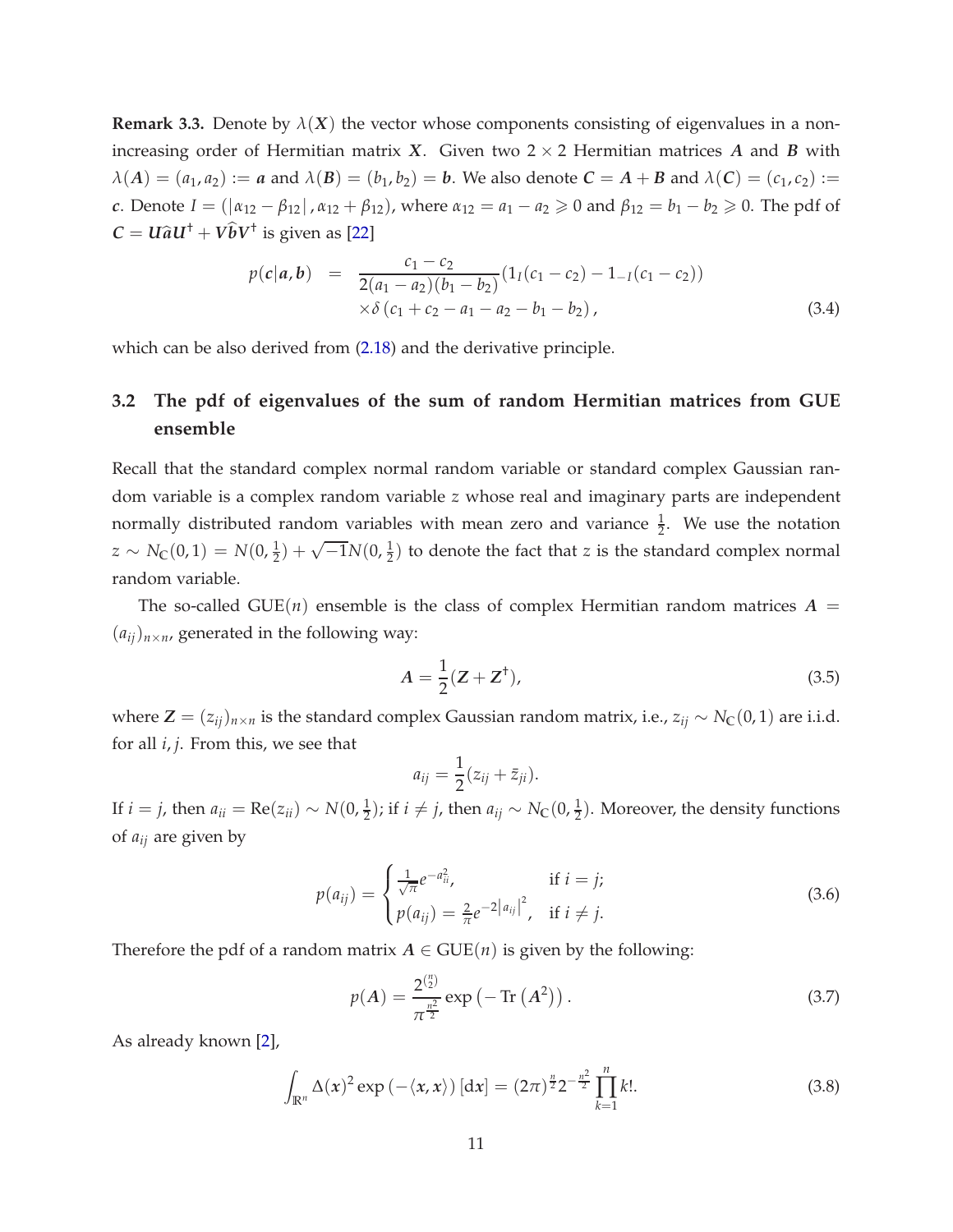The pdf of eigenvalues  $a = (a_1, a_2, \ldots, a_n)$  of  $A = U \hat{a} U^{\dagger}$  is given by

*n*

$$
\frac{2^{\binom{n}{2}}}{\pi^{\frac{n}{2}}\prod_{k=1}^{n}k!}\Delta(a)^2\exp\left(-\langle a,a\rangle\right),\quad a\in\mathbb{R}^n.
$$
 (3.9)

Here  $\langle \cdot, \cdot \rangle$  is the Euclid inner product.

<span id="page-13-0"></span>**Proposition 3.4.** *The pdf of*  $s = (s_1, \ldots, s_n)$  *eigenvalues of the sum*  $S = \sum_{k=1}^{K} A_k$ *, where all*  $A_k \in$ GUE(*n*) *are i.i.d., is given by*

$$
p_{\mathcal{S},K}(\mathbf{s}) = \frac{\left(\frac{2}{K}\right)^{\binom{n}{2}}}{\left(K\pi\right)^{\frac{n}{2}}\prod_{j=1}^{n}j!} \Delta(\mathbf{s})^2 \exp\left(-\frac{1}{K}\langle \mathbf{s}, \mathbf{s} \rangle\right), \quad \mathbf{s} \in \mathbb{R}^n. \tag{3.10}
$$

*Proof.* As an illustration, we show the corresponding result for  $K = 2$  and  $S = A_1 + A_2$ . The proof for an arbitrary positive integer *K* goes similarly. Firstly we work out the pdf of the diagonal part of *W*. In fact,

$$
Sdiag = diag(a11(1) + a11(2), a22(1) + a22(2),..., ann(1) + ann(2)),
$$

where  $a_{ii}^{(1)}$ ,  $a_{jj}^{(2)} \sim N(0, \frac{1}{2})$  are i.i.d. Gaussian random variables. Then the pdf  $q\left(S^{\text{diag}}\right)$  of  $S^{\text{diag}}$  is given

$$
q\left(\mathbf{S}^{\text{diag}}\right)=\prod_{i=1}^n q(S_{ii}),
$$

where

$$
q(S_{ii}) = (\varphi \star \varphi)(S_{ii}) = \frac{1}{\sqrt{2\pi}} \exp\left(-\frac{1}{2}S_{ii}^2\right)
$$

for  $i = 1, \dots, n$ . Here  $\varphi(x) = \frac{1}{\sqrt{x}}$  $\frac{1}{\pi}e^{-x^2}$  and  $\star$  means the convolution product. Thus

$$
q\left(S^{\text{diag}}\right) = \prod_{i=1}^{n} \frac{1}{\sqrt{2\pi}} \exp\left(-\frac{1}{2}S_{ii}^{2}\right) = \left(\frac{1}{2\pi}\right)^{\frac{n}{2}} \exp\left(-\frac{1}{2}\sum_{i=1}^{n} S_{ii}^{2}\right).
$$
 (3.11)

By using Proposition [3.1,](#page-10-3) we have

$$
p_S(s) = p_{A_1 + A_2}(s) = \frac{1}{\prod_{k=1}^n k!} (-1)^{\binom{n}{2}} \Delta(s) \Delta(\partial_s) q(s)
$$
(3.12)

$$
= \frac{1}{(2\pi)^{\frac{n}{2}}\prod_{k=1}^{n}k!}\Delta(s)^{2}\exp\left(-\frac{1}{2}\langle s,s\rangle\right).
$$
 (3.13)

This completes the proof.

Note that this same result can be derived as a direct corollary of the [\(3.5\)](#page-12-0) in the section. The above working amply demonstrate the consistency.

 $\Box$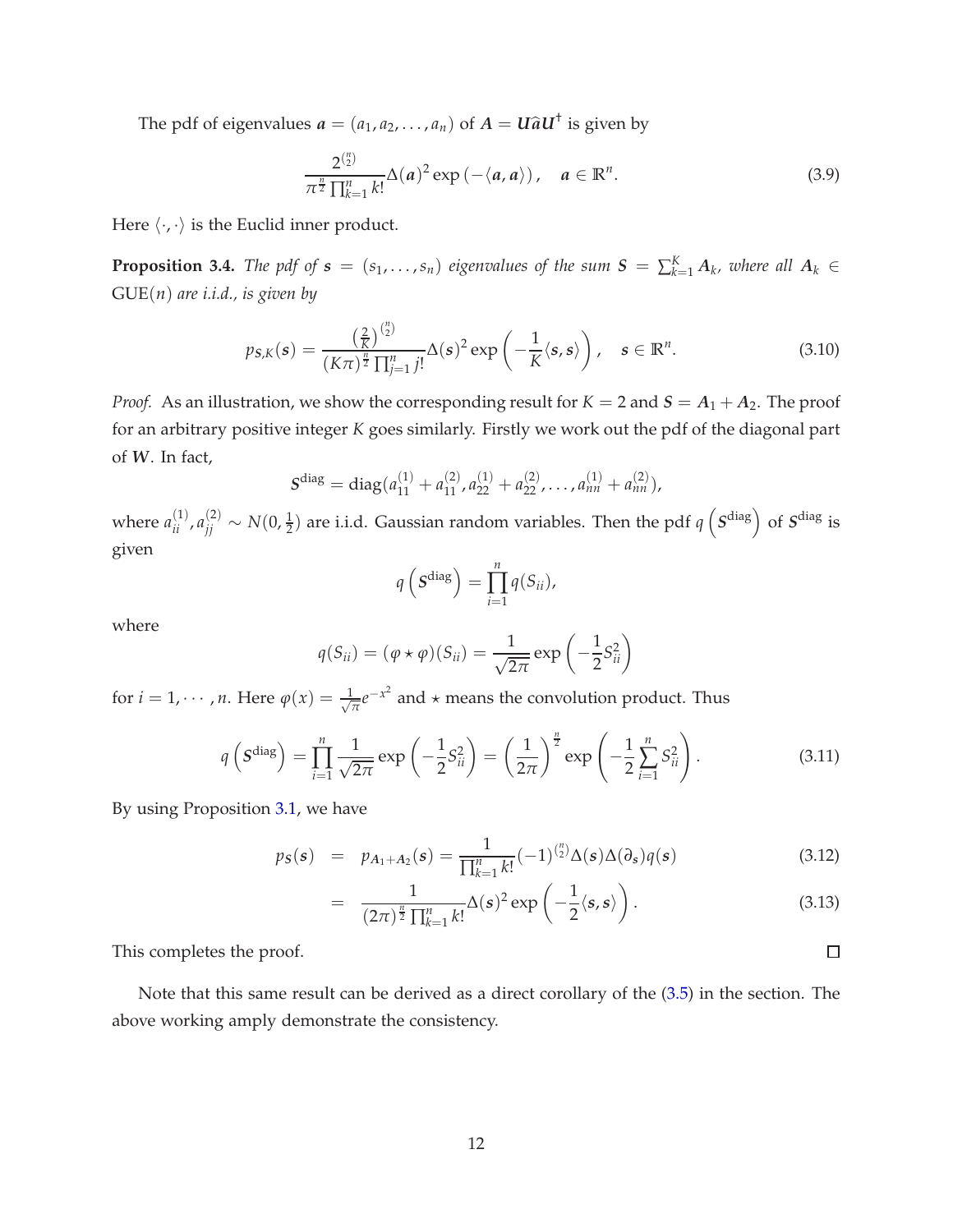#### <span id="page-14-0"></span>**3.3 The connection with Golden-Thompson inequality**

Let  $d\mu(H) = p(H)[dH]$ , where  $p(H)$  the pdf which is given by [\(3.7\)](#page-12-1). Denote

<span id="page-14-1"></span>
$$
\mathbb{E}_{H \in \text{GUE}(n)} \left[ f(H) \right] = \int_{\text{GUE}(n)} f(H) d\mu(H), \tag{3.14}
$$

where  $f(H)$  is the functional calculus of the function  $f$ . By the spectral decomposition of  $H$ :  $H = U \Lambda U^{\dagger}$ , where  $\Lambda = \text{diag}(\lambda_1, ..., \lambda_n)$  with  $+\infty > \lambda_1 > ... > \lambda_n > -\infty$ , and  $U \in U(n)/\mathbb{T}$ . Here  $\mathbb T$  is the maximal torus of  $\mathrm{U}(n)$ , and for  $f$  in [\(3.14\)](#page-14-1) matrix valued  $f(H) = \mathbf{U} f(\Lambda) \mathbf{U}^\dagger$ , where  $f(\Lambda) = \text{diag}(f(\lambda_1), \ldots, f(\lambda_n)).$  Then we have [\[20\]](#page-25-5)

$$
[dH] = \frac{\text{vol}(U(n))}{(2\pi)^n} \Delta(\lambda)^2 [d\Lambda] d\nu(\mathbf{U}),
$$
\n(3.15)

where

$$
vol(U(n)) = \frac{2^n \pi^{n+1}}{\prod_{k=1}^n \Gamma(k)}
$$

is the volume associated with the Haar measure on  $U(n)$  and  $d\nu(U)$  is the normalized Haar measure over  $U(n)$  in the sense that

$$
\int_{\mathrm{U}(n)} \mathrm{d} \nu(\boldsymbol{U}) = 1.
$$

We get that

$$
d\mu(H) = \frac{2^{\binom{n}{2}}}{\pi^{\frac{n}{2}} \prod_{k=1}^{n} \Gamma(k)} \Delta(\lambda)^2 \exp\left(-\operatorname{Tr}\left(\Lambda^2\right)\right) [\mathrm{d}\Lambda] \mathrm{d}\nu(\mathbf{U}).\tag{3.16}
$$

Moreover,

$$
\mathbb{E}_{H \in \text{GUE}(n)} [f(H)] = \frac{2^{\binom{n}{2}}}{\pi^{\frac{n}{2}} \prod_{k=1}^{n} \Gamma(k)} \int_{+\infty > \lambda_1 > \dots > \lambda_n > -\infty} \Delta(\lambda)^2 \exp(-\text{Tr}(\Lambda^2)) [\text{d}\Lambda]
$$
  
\$\times \int \text{d}\nu(\mathbf{U}) \mathbf{U} f(\Lambda) \mathbf{U}^{\dagger}\$  
= \$\kappa\_n(f) \cdot \mathbb{1}\_n\$,

$$
\kappa_n(f) \stackrel{\text{def}}{=} \frac{2^{\binom{n}{2}}}{n\pi^{\frac{n}{2}}\prod_{k=1}^n \Gamma(k)} \int_{+\infty>\lambda_1>\cdots>\lambda_n>-\infty} \text{Tr}\left(f(\Lambda)\right) \Delta(\lambda)^2 \exp\left(-\text{Tr}\left(\Lambda^2\right)\right) [\text{d}\Lambda]
$$
  
\n
$$
= \frac{1}{n} \frac{2^{\binom{n}{2}}}{\pi^{\frac{n}{2}}\prod_{k=1}^n k!} \int_{\mathbb{R}^n} \text{Tr}\left(f(\Lambda)\right) \Delta(\lambda)^2 \exp\left(-\text{Tr}\left(\Lambda^2\right)\right) [\text{d}\Lambda]
$$
  
\n
$$
= \frac{1}{n} \int_{\mathbb{R}^n} \text{Tr}\left(f(\Lambda)\right) p(\Lambda) [\text{d}\Lambda],
$$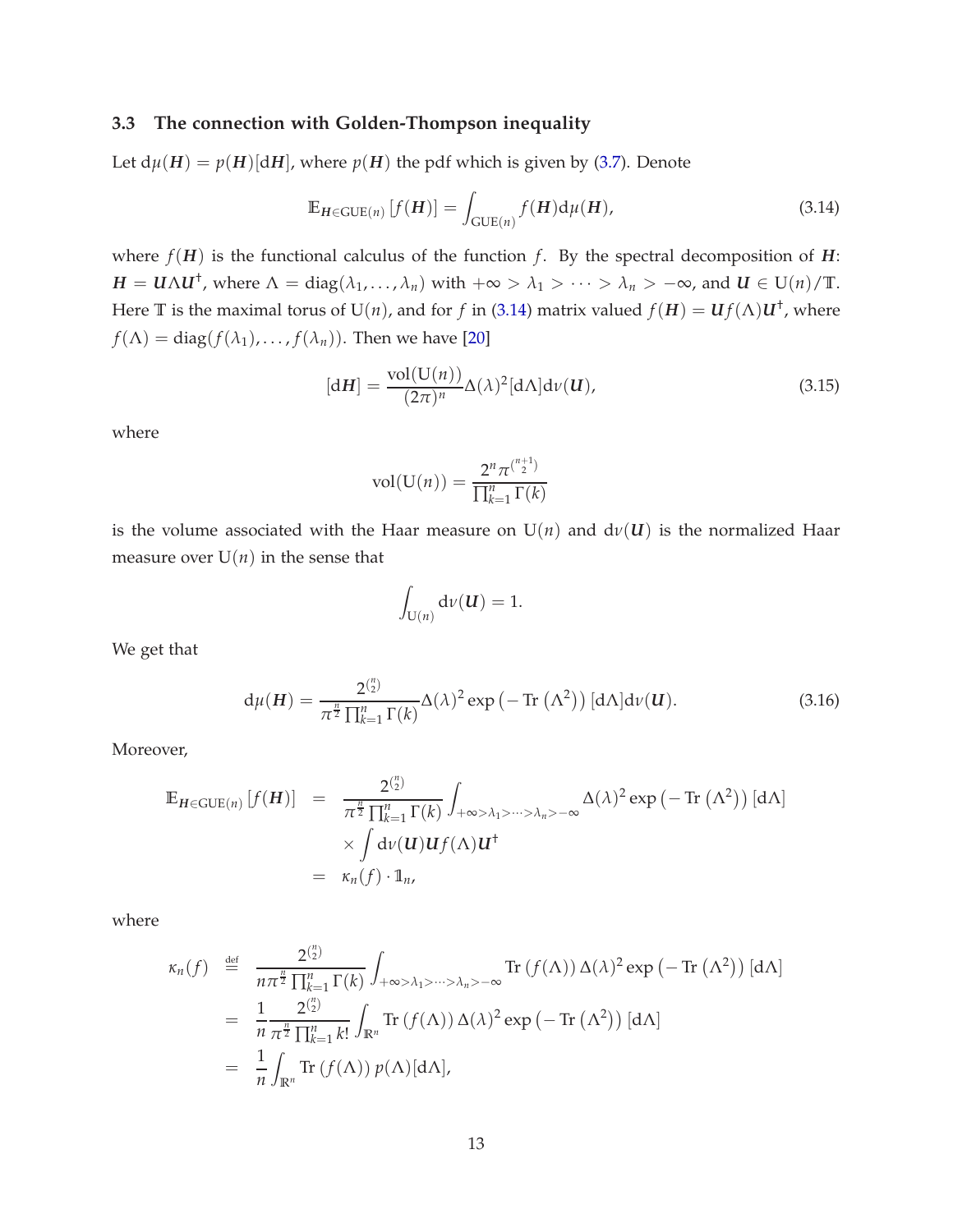and

$$
p(\Lambda) = \frac{2^{\binom{n}{2}}}{\pi^{\frac{n}{2}} \prod_{k=1}^{n} k!} \Delta(\lambda)^2 \exp(-\operatorname{Tr}(\Lambda^2)).
$$

Note that in the above reasoning, we used the fact that

$$
\int_{\mathrm{U}(n)} \mathrm{d}\nu(\mathbf{U}) \mathbf{U} f(\Lambda) \mathbf{U}^{\dagger} = \frac{\mathrm{Tr}\,(f(\Lambda))}{n} \mathbb{1}_n.
$$

**Proposition 3.5** ([\[17\]](#page-25-6))**.** *Let*

$$
H_k(x) = e^{x^2} \left(-\frac{d}{dx}\right)^k e^{-x^2} = k! \sum_{i=0}^{\left[\frac{k}{2}\right]} (-1)^i \frac{(2x)^{k-2i}}{i!(k-2i)!}, \quad k = 0, 1, 2, \ldots
$$

*be the k-th Hermite polynomial. Denote*  $\varphi_k(x) = \frac{1}{\sqrt{2^k k!}}$  $\frac{1}{2^k k! \sqrt{\pi}} e^{-\frac{x^2}{2}} H_k(x)$ . Then the pdf of a generic eigenvalue *of a Hermitian random matrix from* GUE(*n*) *is given by*

<span id="page-15-0"></span>
$$
p(x) = \frac{1}{n} \sum_{k=0}^{n-1} \varphi_k^2(x) = \varphi_n^2(x) - \sqrt{1 + \frac{1}{n} \varphi_{n-1}(x) \varphi_{n+1}(x)}, \quad x \in \mathbb{R}.
$$
 (3.17)

In summary, we get that

$$
\mathbb{E}_{\mathbf{H}\in\mathrm{GUE}(n)}\left[f(\mathbf{H})\right] = \left(\int_{-\infty}^{\infty} f(x)p(x)dx\right) \cdot \mathbb{1}_n. \tag{3.18}
$$

Here  $p(x)$  is taken from [\(3.17\)](#page-15-0).

<span id="page-15-1"></span>**Proposition 3.6** ([\[11\]](#page-24-7))**.** *It holds that*

$$
\mathbb{E}_{H \in \text{GUE}(n)} \left[ e^{tH} \right] = \kappa_n(\exp, t) \cdot \mathbb{1}_n, \quad t \in \mathbb{R}, \tag{3.19}
$$

*where the constant*  $\kappa_n(\exp,t)$  *is given by* 

$$
\kappa_n(\exp,t)=\int_{-\infty}^{\infty}e^{tx}p(x)\mathrm{d}x=e^{\frac{t^2}{4}}F\left(1-n,2;-\frac{t^2}{2}\right),
$$

and F is the confluent hypergeometric function defined by F(a, c; z)  $\stackrel{\text{def}}{=} \sum_{k=1}^\infty$  $k=0$   $\frac{(a)_k z^k}{(c)_k k!}$  $\frac{(a)_k z^k}{(c)_k k!}$  for a,  $c, z \in \mathbb{C}$  such that  $c \notin \mathbb{Z} \backslash \mathbb{N}$ *. Here*  $(a)_k := \prod_{j=0}^{k-1} (a+j)$  *is the Pochhammer notation.* 

Furthermore, based on Propositions [3.6](#page-15-1) and [3.4,](#page-13-0) we can easily derive the following identity: Let  $C \stackrel{\text{def}}{=} A + B$  whose eigenvalues consist of the vector  $c = (c_1, \ldots, c_n)$ . Then

$$
\mathbb{E}_{A,B \in \text{GUE}(n)} \left[ f(A+B) \right] = \frac{1}{2^{\frac{n}{2}} \pi^{\frac{n^2}{2}}} \int f(C) \exp \left( -\frac{1}{2} \text{Tr} \left( C^2 \right) \right) [dC] \tag{3.20}
$$
\n
$$
= \kappa_n \cdot \mathbb{1}_n,
$$

$$
\kappa_n \stackrel{\text{def}}{=} \frac{1}{n} \int_{\mathbb{R}^n} \text{Tr} \left( f(\widehat{c}) \right) p_{C,2}(c) [\text{d}c].
$$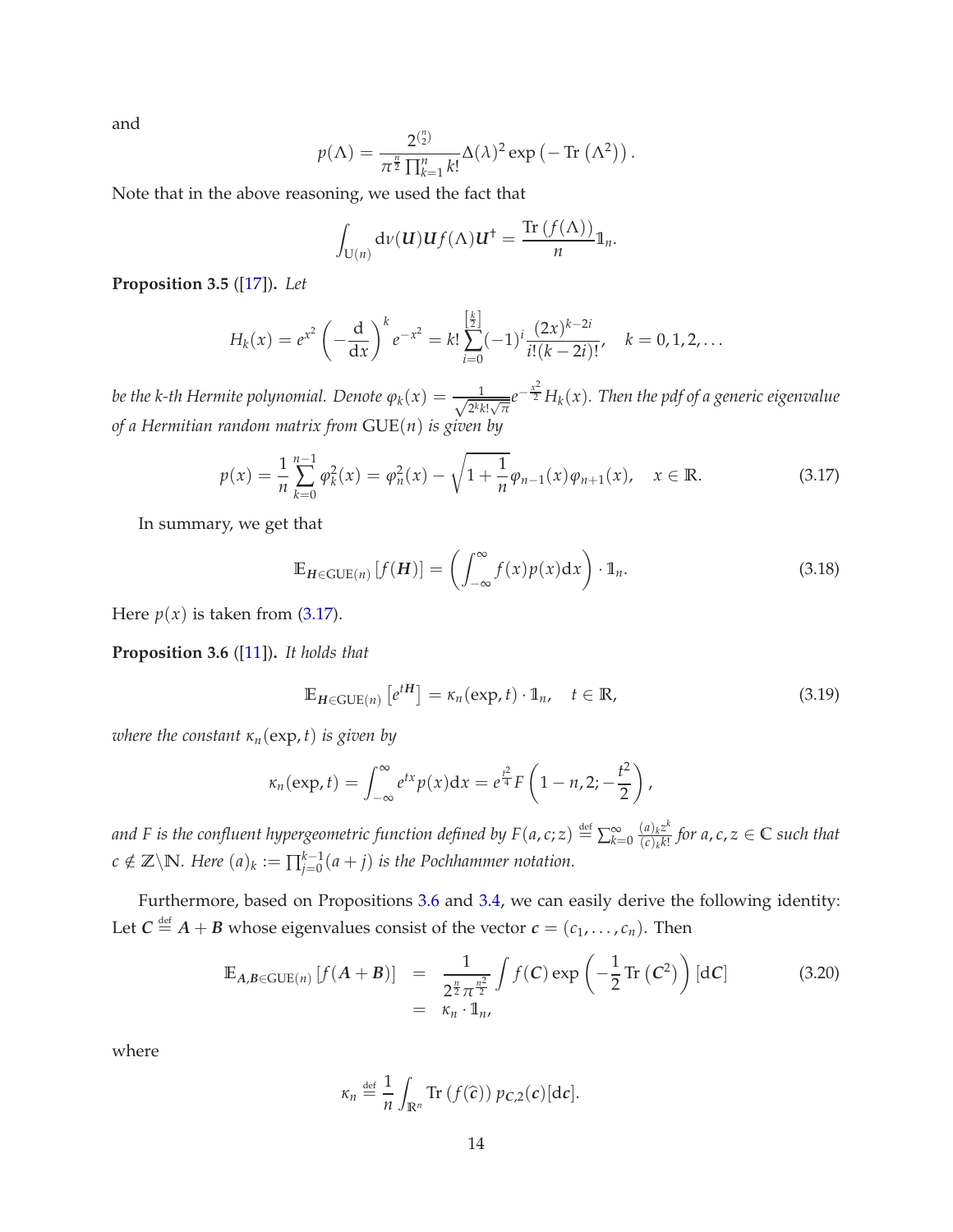It is well known that, for any two *<sup>n</sup>* <sup>×</sup> *<sup>n</sup>* Hermitian matrices *<sup>X</sup>* and *<sup>Y</sup>*, the Golden-Thompson inequality holds:

$$
\operatorname{Tr}\left(e^{X+Y}\right) \leqslant \operatorname{Tr}\left(e^{X}e^{Y}\right). \tag{3.21}
$$

Define the ratio

$$
\alpha_n \stackrel{\text{def}}{=} \frac{\mathbb{E}_{X,Y \in \text{GUE}(n)} \left[ \text{Tr} \left( e^X e^Y \right) \right]}{\mathbb{E}_{X,Y \in \text{GUE}(n)} \left[ \text{Tr} \left( e^{X+Y} \right) \right]}.
$$

Then

$$
\alpha_n = \frac{F\left(1 - n, 2; -\frac{1}{2}\right)^2}{F\left(1 - n, 2; -1\right)}.\tag{3.22}
$$

For small numbers  $n = 2, 3$  and 4, we can analytically obtain that  $\alpha_2 = \frac{25}{24} \approx e^{0.040822}$ ,  $\alpha_3 = \frac{1369}{1248} \approx$  $e^{0.0925383}$  and  $\alpha_4 = \frac{130321}{112128} \approx e^{0.15036}$ . In fact, we have a more interesting result, which seems that the leading asymptotic form is  $e^{2(\sqrt{2}-1)\sqrt{n}}$  (see Theorem [3.7](#page-16-0) with its proof). Thus, we observe that the ratio *α<sup>n</sup>* exponentially increases with the matrix size *n*. This partly answers the question proposed by Forrester and Thompson in [\[9\]](#page-24-5).

In what follows, we will derive the asymptotic form of *αn*. In order to do that, we need the explicit relationship between Laguerre polynomials and Kummer's functions (Kummer's function is also called confluent hypergeometric function  $F(a, c; z)$ , mentioned in Proposition [3.6\)](#page-15-1). Some details about the notions of Laguerre polynomails and Kummer's function and its relationship can be found in [\[10\]](#page-24-8). Now we can prove the following result.

<span id="page-16-0"></span>**Theorem 3.7.** *It holds that*

$$
\lim_{n \to \infty} \frac{\ln \alpha_n}{\sqrt{n}} = 2(\sqrt{2} - 1). \tag{3.23}
$$

*Proof.* Using Eq.(13.6.19) in [\[10\]](#page-24-8), we find the explicit relationship between Laguerre polynomials and Kummer's functions given as follows. For an arbitrary natural number  $n > 0$ ,  $\alpha \in \mathbb{R}$ , and  $x \in \mathbb{R}$ , we have

<span id="page-16-1"></span>
$$
F(-n, \alpha + 1; x) = \frac{n!}{(\alpha + 1)_n} L_n^{(\alpha)}(x) = {n + \alpha \choose n} L_n^{(\alpha)}(x),
$$
\n(3.24)

where  $\binom{n+\alpha}{n}$  $\binom{n}{n}$  is the generalized binomial coefficient. Next, replacing *n* by *n* − 1 and letting *α* = 1 in Eq. [\(3.24\)](#page-16-1), we get that

$$
F(1-n,2;x) = \frac{1}{n}L_{n-1}^{(1)}(x).
$$

The Laguerre polynomials' asymptotic behavior for large *n*, but fixed *α* and *x* > 0, is given by [\[4\]](#page-24-9):

<span id="page-16-2"></span>
$$
L_n^{(\alpha)}(-x) = \frac{(n+1)^{\frac{\alpha}{2}-\frac{1}{4}}}{2\sqrt{\pi}} \frac{e^{-\frac{x}{2}}}{x^{\frac{\alpha}{2}+\frac{1}{4}}} e^{2\sqrt{(n+1)x}} \left(1 + O\left(\frac{1}{\sqrt{n+1}}\right)\right). \tag{3.25}
$$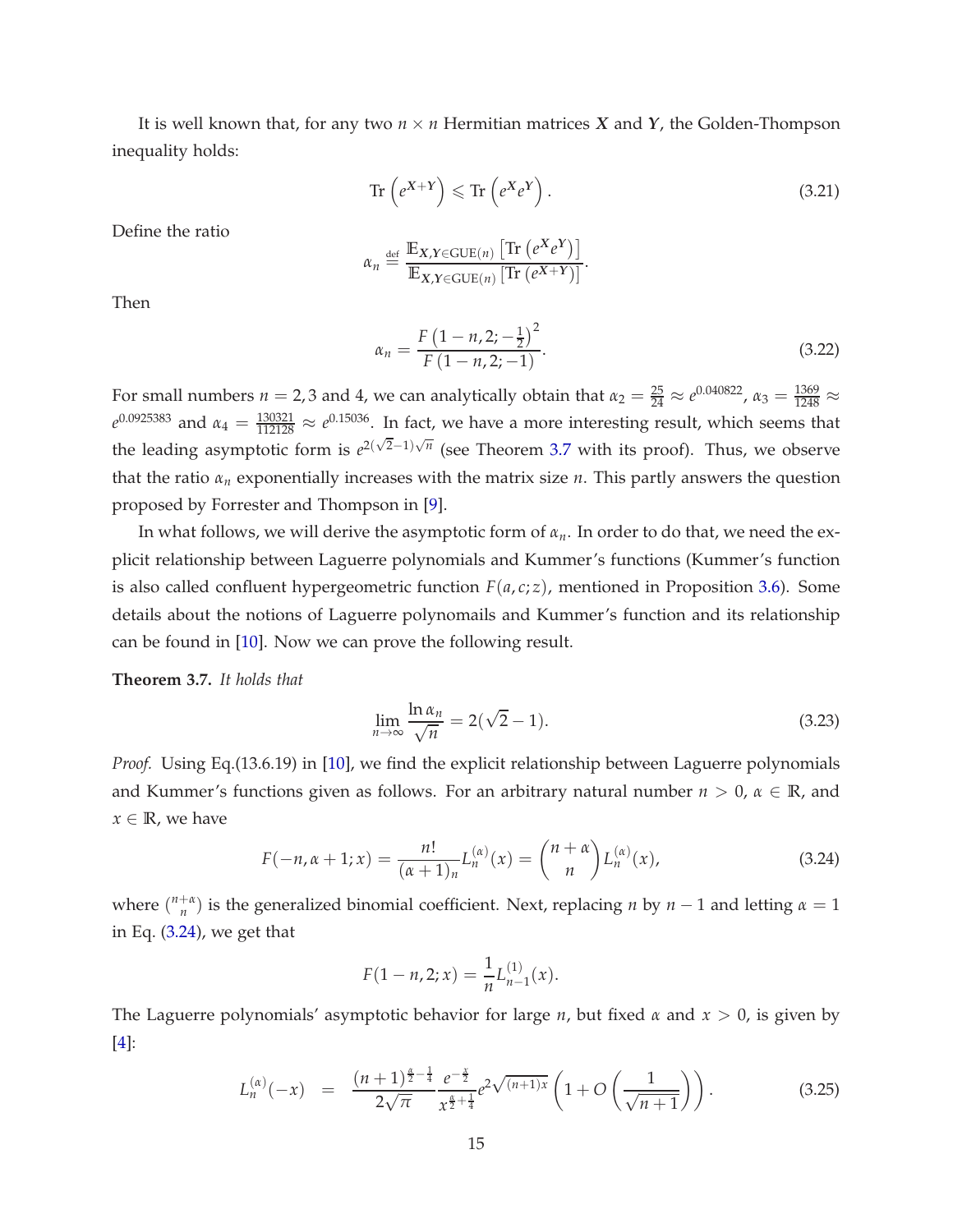From Eq. [\(3.25\)](#page-16-2), we infer that, for large *n* and fixed  $x > 0$ ,

<span id="page-17-1"></span>
$$
F(1 - n, 2; -x) = \frac{1}{2\sqrt{\pi}} \frac{\exp\left(2\sqrt{n}x - \frac{x}{2}\right)}{(nx)^{\frac{3}{4}}} \left(1 + O\left(\frac{1}{\sqrt{n}}\right)\right)
$$
(3.26)

Based on the observation, substituting  $x = \frac{1}{2}$ , 1, respectively, in Eq. [\(3.26\)](#page-17-1) and plugging them into the expression of *αn*, we derive that

$$
\alpha_n \sim \sqrt{\frac{2}{\pi}} n^{-\frac{3}{4}} e^{2(\sqrt{2}-1)\sqrt{n}} \tag{3.27}
$$

for large *n*. Therefore,

$$
\lim_{n\to\infty}\frac{\ln\alpha_n}{\sqrt{n}}=2(\sqrt{2}-1).
$$

<span id="page-17-0"></span>This competes the proof.

# **4 Applications in quantum information theory**

Recall that a positive semi-definite matrix of unit trace are called a density matrix which are used to describe a state of quantum systems. Denote the set of all density matrices of size *n* by  $D(C^n)$ . Let  $A = \frac{1}{2}\rho_1$  and  $B = \frac{1}{2}\rho_2$ , where  $\rho_1, \rho_2 \in D(\mathbb{C}^2)$ , the set of density matrices of all qubit states. Then  $\alpha = \frac{1}{2}(1 - \mu, \mu), \beta = \frac{1}{2}(1 - \nu, \nu)$  and  $\gamma = (1 - \lambda, \lambda)$  where  $\mu, \nu \in (0, 1/2)$  and  $\lambda \in (0, 1)$ . Thus

$$
p(\lambda|\mu,\nu) = \begin{cases} \frac{\frac{1}{2}-\lambda}{(\frac{1}{2}-\mu)(\frac{1}{2}-\nu)}, & \text{if } \lambda \in [T_0, T_1],\\ \frac{\lambda-\frac{1}{2}}{(\frac{1}{2}-\mu)(\frac{1}{2}-\nu)}, & \text{if } \lambda \in [1-T_1, 1-T_0], \end{cases}
$$
(4.1)

where  $T_0 := T_0(\mu, \nu) = \frac{\mu + \nu}{2}$  and  $T_1 := T_1(\mu, \nu) = \frac{1 - |\mu - \nu|}{2}$ . The normalization of  $p(\lambda | \mu, \nu)$  is easily obtained by using mathematical software. We omit it here.

Let  $C^{\text{diag}} = \text{diag}(1-x, x)$  for  $x \in [0, 1]$ . Then  $C^{\text{diag}} = A^{\text{diag}} + B^{\text{diag}}$  since  $C = A + B$ . Thus there exist  $t, s \in [0, 1]$  such that

$$
1 - x = (1 - t)\frac{1 - \mu}{2} + t\frac{\mu}{2} + (1 - s)\frac{1 - \nu}{2} + s\frac{\nu}{2},
$$
  

$$
x = t\frac{1 - \mu}{2} + (1 - t)\frac{\mu}{2} + s\frac{1 - \nu}{2} + (1 - s)\frac{\nu}{2}.
$$

This implies that

$$
1 - 2x = \left(\frac{1}{2} - \mu\right)(1 - 2t) + \left(\frac{1}{2} - \nu\right)(1 - 2s).
$$

For fixed  $\mu, \nu \in [0, \frac{1}{2}]$ , we see that as a function of arguments  $(t, s) \in [0, 1] \times [0, 1]$ ,

$$
\left(\frac{1}{2} - \mu\right)(1 - 2t) + \left(\frac{1}{2} - \nu\right)(1 - 2s)
$$

 $\Box$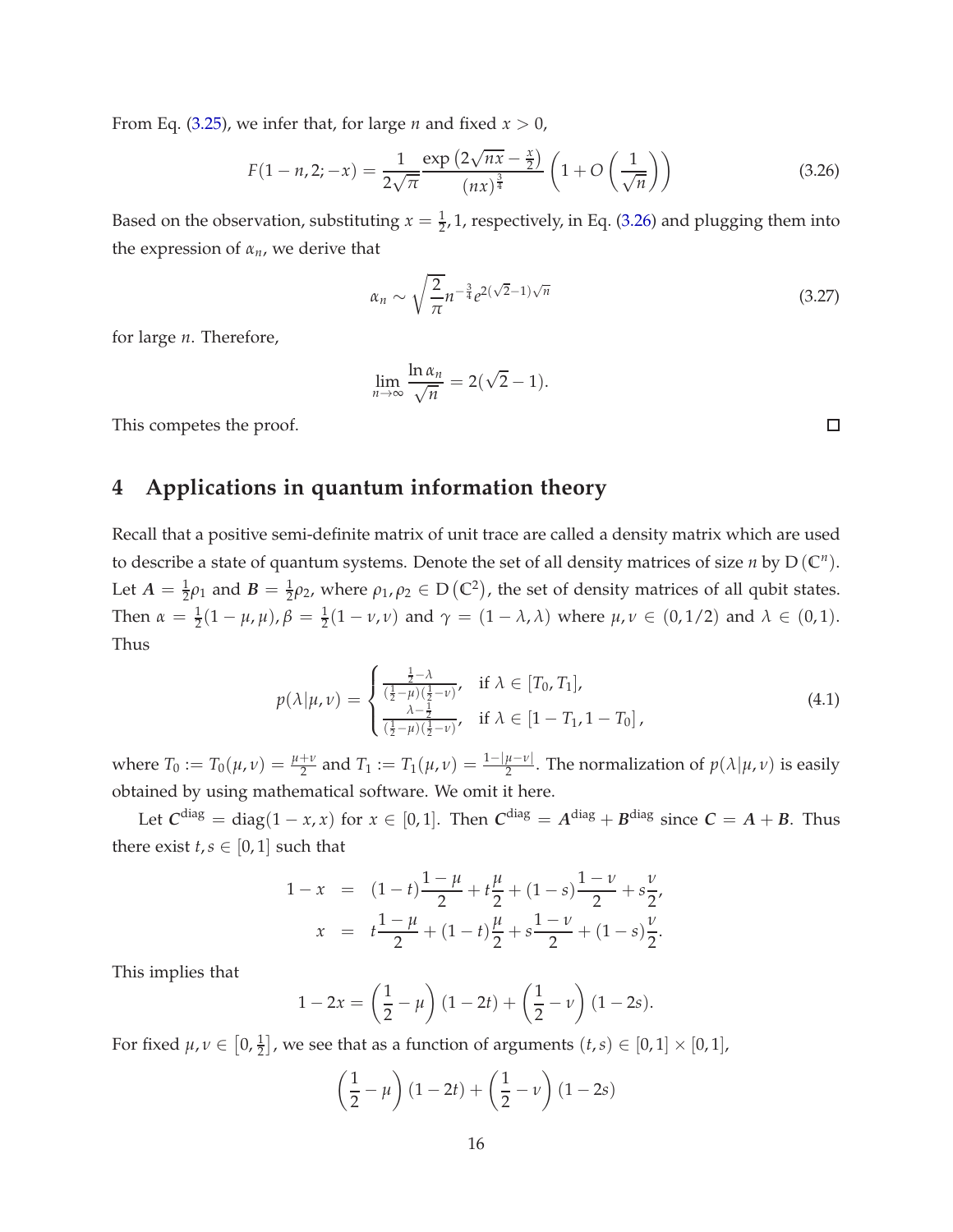has the maximum  $1 - \mu - \nu$  and the minimum  $\mu + \nu - 1$ . Therefore,

$$
\mu+\nu-1\leqslant 1-2x\leqslant 1-\mu-\nu\Longleftrightarrow x\in[T_0,1-T_0].
$$

We also have that

$$
q(x|\mu,\nu)=\frac{1}{2(\frac{1}{2}-\mu)(\frac{1}{2}-\nu)}\left(|x-T_0|+|x-(1-T_0)|-|x-T_1|-|x-(1-T_1)|\right).
$$

Furthermore, simplifying it into the following form:

$$
q(x|\mu,\nu) = \frac{1}{(\frac{1}{2}-\mu)(\frac{1}{2}-\nu)} \begin{cases} x - T_0, & \text{if } x \in [T_0, T_1], \\ T_1 - T_0, & \text{if } x \in [T_1, 1 - T_1], \\ -x + (1 - T_0), & \text{if } x \in [1 - T_1, 1 - T_0]. \end{cases}
$$
(4.2)

Note that  $q(x|\mu, \nu)$  is concentrated on  $[T_0, 1-T_0] \subset [0, 1]$  and  $q(x|\mu, \nu)$  is vanished on  $[0, 1] \setminus [T_0, 1-\nu]$ *T*0]. The normalization can be checked directly as follows:

$$
\int_0^1 q(x|\mu, \nu) dx = \frac{1}{(\frac{1}{2} - \mu)(\frac{1}{2} - \nu)}
$$
\n
$$
\times \left[ \int_{T_0}^{T_1} (x - T_0) dx + \int_{T_1}^{1 - T_1} (T_1 - T_0) dx + \int_{1 - T_1}^{1 - T_0} (-x + (1 - T_0)) dx \right]
$$
\n
$$
= \frac{[\frac{1}{2}x^2 - T_0x]_{T_0}^{T_1} + (T_1 - T_0)(1 - 2T_1) + [-\frac{1}{2}x^2 + (1 - T_0)x]_{1 - T_1}^{1 - T_0}}{(\frac{1}{2} - \mu)(\frac{1}{2} - \nu)},
$$

implying that

$$
\int_0^1 q(x|\mu, \nu) dx = \frac{(T_1 - T_0)(1 - T_1 - T_0)}{\left(\frac{1}{2} - \mu\right)\left(\frac{1}{2} - \nu\right)} = 1.
$$
\n(4.3)

#### **4.1 Uniform average distance between two orbits**

We consider the following quantum Jensen-Shannon divergence which is defined by

$$
\text{QJSD}(\rho_1, \rho_2) := \frac{1}{2} \left[ S(\rho_1 || \overline{\rho}) + S(\rho_2 || \overline{\rho}) \right],
$$

where  $\overline{\rho} = \frac{1}{2}\rho_1 + \frac{1}{2}\rho_2$  and  $S(\rho_i||\overline{\rho}) = \text{Tr}(\rho_i(\ln \rho_i - \ln \overline{\rho}))$  is the so-called relative entropy. Clearly,  $QJSD(\rho_1, \rho_2) = S(\frac{1}{2})$  $\frac{1}{2}\rho_1 + \frac{1}{2}\rho_2$ ) –  $\frac{1}{2}S(\rho_1)$  –  $\frac{1}{2}S(\rho_2)$ . We may use our results obtained previously to investigate the average QJSD between two unitary orbits:

$$
\begin{split} &\iint \mathrm{d}\mu_{\text{Haar}}(U) \mathrm{d}\mu_{\text{Haar}}(V) \mathrm{QJSD}(U\rho_1 U^{\dagger}, V\rho_2 V^{\dagger}) \\ &= \iint \mathrm{d}\mu_{\text{Haar}}(U) \mathrm{d}\mu_{\text{Haar}}(V) \mathrm{S}\left(\frac{1}{2}U\rho_1 U^{\dagger} + \frac{1}{2}V\rho_2 V^{\dagger}\right) - \frac{1}{2}H_2(\mu) - \frac{1}{2}H_2(\nu) \\ &= \int_{T_0}^{T_1} H_2(\lambda) \frac{\frac{1}{2} - \lambda}{(\frac{1}{2} - \mu)(\frac{1}{2} - \nu)} \mathrm{d}\lambda + \int_{1 - T_1}^{1 - T_0} H_2(\lambda) \frac{\lambda - \frac{1}{2}}{(\frac{1}{2} - \mu)(\frac{1}{2} - \nu)} \mathrm{d}\lambda - \frac{1}{2}H_2(\mu) - \frac{1}{2}H_2(\nu), \end{split}
$$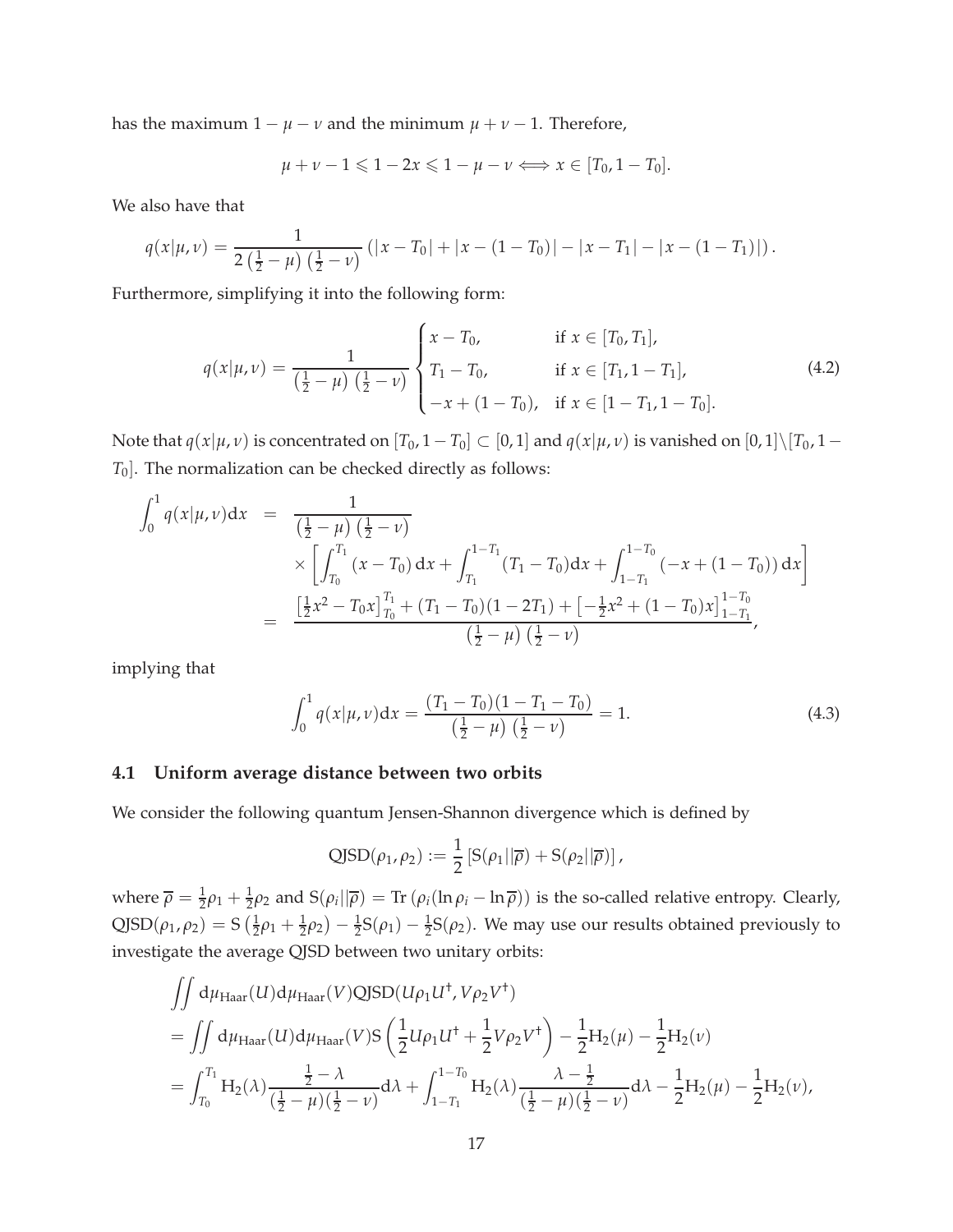where  $H_2(x) := -x \ln x - (1 - x) \ln(1 - x)$  is the binary entropy function for  $x \in [0, 1]$ .

This gives an explicit expression about the uniform average QJSD, i.e., uniform average quantum Jensen-Shannon divergence, between two distinctive isospectral quantum states. Define

$$
\overline{\text{QJSD}}(\mathcal{O}_{\mu}, \mathcal{O}_{\nu}) := \iint d\mu_{\text{Haar}}(U) d\mu_{\text{Haar}}(V) \text{QJSD}(U\rho_1 U^{\dagger}, V\rho_2 V^{\dagger}),
$$

where  $\mathcal{O}_x = \{U \text{diag}(1-x, x)U^+ : U \in U(2)\}$  for  $x \in [0, 1]$ . Thus we see that

$$
\overline{\text{QJSD}}(\mathcal{O}_{\mu}, \mathcal{O}_{\nu}) = \int_0^1 H_2(\lambda) p(\lambda | \mu, \nu) d\lambda - \frac{1}{2} H_2(\mu) - \frac{1}{2} H_2(\nu), \tag{4.4}
$$

where

$$
\int_0^1 H_2(\lambda) p(\lambda | \mu, \nu) d\lambda = \frac{1}{(\frac{1}{2} - \mu)(\frac{1}{2} - \nu)} \times \left[ \int_{T_0}^{T_1} H_2(\lambda) \left( \frac{1}{2} - \lambda \right) d\lambda + \int_{1 - T_1}^{1 - T_0} H_2(\lambda) \left( \lambda - \frac{1}{2} \right) d\lambda \right].
$$
\n(4.6)

Note that by using MATHEMATICA 10.0, we get that

$$
F_0(x) := \int H_2(x) dx = \frac{1}{4} (1 - x)^2 [2 \ln(1 - x) - 1] - \frac{1}{4} x^2 (2 \ln x - 1)
$$
  
\n
$$
F_1(x) := \int H_2(x) x dx
$$
  
\n
$$
= \frac{1}{4} (1 - x)^2 [2 \ln(1 - x) - 1] - \frac{1}{9} (1 - x)^3 [3 \ln(1 - x) - 1] - \frac{1}{9} x^3 (3 \ln x - 1).
$$

We also find that, for  $x \in [0,1]$ 

<span id="page-19-0"></span>
$$
F_0(1-x) + F_0(x) = 0,
$$
\n(4.7)

$$
F_1(x) - F_1(1 - x) = F_0(x). \tag{4.8}
$$

Thus,

$$
\overline{\text{QJSD}}(\mathcal{O}_{\mu}, \mathcal{O}_{\nu}) = \frac{\left[\frac{1}{2}F_0(\lambda) - F_1(\lambda)\right]_{T_0}^{T_1} + \left[F_1(\lambda) - \frac{1}{2}F_0(\lambda)\right]_{1 - T_1}^{1 - T_0}}{\left(\frac{1}{2} - \mu\right)\left(\frac{1}{2} - \nu\right)} - \frac{1}{2}H_2(\mu) - \frac{1}{2}H_2(\nu). \tag{4.9}
$$

Denote  $\overline{\text{QJSD}}(\mathcal{O}_\mu, \mathcal{O}_\nu)$  as  $\varphi(\mu, \nu)$ , where  $(\mu, \nu) \in \left[0, \frac{1}{2}\right] \times \left[0, \frac{1}{2}\right]$ . That is,

$$
\varphi(\mu,\nu) := \frac{\Phi(\mu,\nu)}{\left(\frac{1}{2} - \mu\right)\left(\frac{1}{2} - \nu\right)} - \frac{1}{2}H_2(\mu) - \frac{1}{2}H_2(\nu),\tag{4.10}
$$

$$
\Phi(\mu, \nu) = \left[\frac{1}{2}F_0(\lambda) - F_1(\lambda)\right]_{T_0}^{T_1} + \left[F_1(\lambda) - \frac{1}{2}F_0(\lambda)\right]_{1 - T_1}^{1 - T_0}
$$
  

$$
= \frac{1}{2}(F_0(T_1) + F_0(1 - T_1) - F_0(T_0) - F_0(1 - T_0))
$$

$$
+ (F_1(T_0) + F_1(1 - T_0) - F_1(T_1) - F_1(1 - T_1))
$$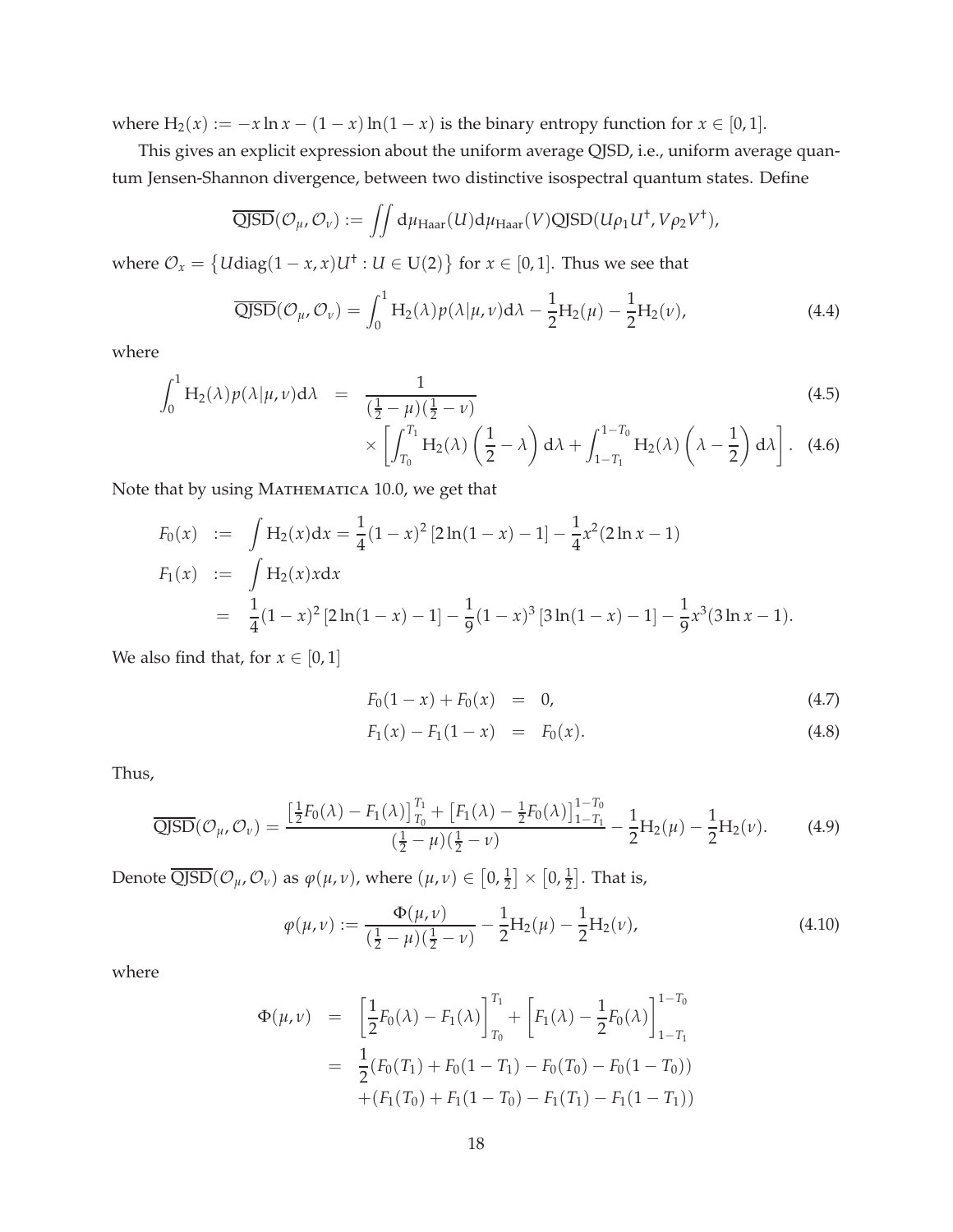and  $(\mu, \nu) \in \left[0, \frac{1}{2}\right] \times \left[0, \frac{1}{2}\right]$ . Thus using [\(4.7\)](#page-19-0), we get

<span id="page-20-0"></span>
$$
\Phi(\mu,\nu) = F_1(T_0) + F_1(1 - T_0) - F_1(T_1) - F_1(1 - T_1). \tag{4.11}
$$

And therefore we have

$$
\varphi(\mu,\nu) = \frac{F_1(T_0) + F_1(1 - T_0) - F_1(T_1) - F_1(1 - T_1)}{(\frac{1}{2} - \mu)(\frac{1}{2} - \nu)} - \frac{1}{2}H_2(\mu) - \frac{1}{2}H_2(\nu).
$$
 (4.12)

The symmetry of  $\mu$  and  $\nu$  is obvious. The maximum is achieved at (0,0). That is,  $\varphi(0,0)$  = 1  $\frac{1}{3} \ln 2 + \frac{1}{6}$ . And the minimum is  $\varphi(\frac{1}{2})$  $\frac{1}{2}$ ,  $\frac{1}{2}$  $\frac{1}{2}$ ) = 0. The case where  $\mu$  or  $\nu = 0$  corresponds to the pure state, and the case where  $\mu$  or  $\nu = \frac{1}{2}$  corresponds to the maximum mixed state. Hence, the quantum Jensen-Shannon divergence is the largest in the case of two pure states, and smallest in the case of two maximally mixed states. In addition,  $\varphi(\frac{1}{2})$  $(\frac{1}{2}, 0) = \varphi(0, \frac{1}{2}) = -\frac{3}{4} \ln \frac{3}{4} = 0.2158.$ 

#### **4.2 Average coherence of uniform mixture of two orbits**

In this subsection, we will see that the derivative principle is naturally related to quantum coherence of relative entropy, a hot topic which is intensive studied from various viewpoints [\[3\]](#page-24-10). Let us recall that the coherence of relative entropy proposed by Baumgratz *et al* is quantified by the relative entropy between a given state and the nearest incoherent state to the original one. Specifically, it is given by  $\mathcal{C}(\rho) = S(\rho_{\text{diag}}) - S(\rho)$ . Surprisedly, it is determined by both the diagonal part and its eigenvalues of this given state. When we study the quantum coherence of relative entropy of a random quantum state and its typicality, the derivative principle can be naturally applied. Recently, indeed, we considered the average coherence and its typicality [\[19,](#page-25-7) [21\]](#page-25-8). Here we will present more subtle result about quantum coherence of a random state limited to the qubit case.

In the following we consider the average coherence of uniform mixture of two unitary orbits with respective prescribed spectra, i.e.,

<span id="page-20-1"></span>
$$
\overline{\mathcal{C}}(\mathcal{O}_{\mu}, \mathcal{O}_{\nu}) := \iint d\mu_{\text{Haar}}(U) d\mu_{\text{Haar}}(V) \mathcal{C} \left( \frac{1}{2} U \rho_1 U^{\dagger} + \frac{1}{2} V \rho_2 V^{\dagger} \right)
$$
  
\n
$$
= \iint d\mu_{\text{Haar}}(U) d\mu_{\text{Haar}}(V) \left[ S \left( \left( \frac{1}{2} U \rho_1 U^{\dagger} + \frac{1}{2} V \rho_2 V^{\dagger} \right)_{\text{diag}} \right) - S \left( \frac{1}{2} U \rho_1 U^{\dagger} + \frac{1}{2} V \rho_2 V^{\dagger} \right) \right]
$$
  
\n
$$
= \int_0^1 H_2(x) q(x | \mu, \nu) dx - \int_0^1 H_2(\lambda) p(\lambda | \mu, \nu) d\lambda,
$$
 (4.13)

$$
\int_0^1 \mathrm{H}_2(x) q(x|\mu, \nu) dx = \frac{\left[F_1(x) - T_0 F_0(x)\right]_{T_0}^{T_1} + \left(T_1 - T_0\right) \left[F_0(x)\right]_{T_1}^{1 - T_1} + \left[(1 - T_0) F_0(x) - F_1(x)\right]_{1 - T_1}^{1 - T_0}}{\left(\frac{1}{2} - \mu\right)\left(\frac{1}{2} - \nu\right)}.
$$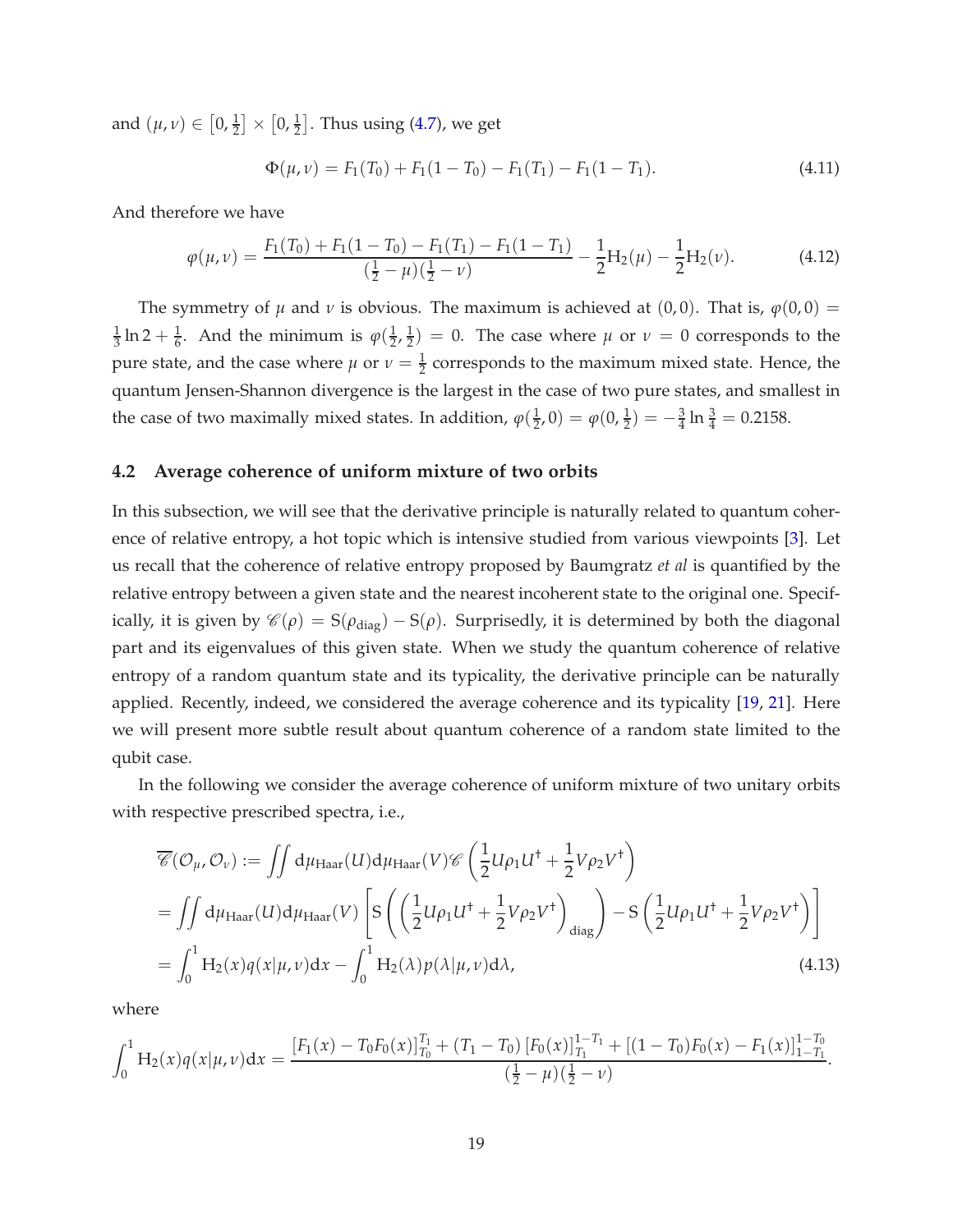Denote  $\overline{\mathscr{C}}(\mathcal{O}_\mu,\mathcal{O}_\nu)$  as  $\psi(\mu,\nu)$ , where  $(\mu,\nu)\in\left[0,\frac{1}{2}\right]\times\left[0,\frac{1}{2}\right]$ . That is,

$$
\psi(\mu,\nu) := \frac{\Psi(\mu,\nu) - \Phi(\mu,\nu)}{\left(\frac{1}{2} - \mu\right)\left(\frac{1}{2} - \nu\right)},\tag{4.14}
$$

where

$$
\Psi(\mu,\nu) := [F_1(x) - T_0F_0(x)]_{T_0}^{T_1} + (T_1 - T_0) [F_0(x)]_{T_1}^{T_1} + [(1 - T_0)F_0(x) - F_1(x)]_{1 - T_1}^{1 - T_0}
$$
  
=  $T_0 \cdot F_0(T_0) + (1 - T_0) \cdot F_0(1 - T_0) - T_1 \cdot F_0(T_1) - (1 - T_1) \cdot F_0(1 - T_1) - \Phi(\mu,\nu)$ 

and  $\Phi(\mu, \nu)$  is from Eq. [\(4.11\)](#page-20-0) and  $(\mu, \nu) \in [0, \frac{1}{2}] \times [0, \frac{1}{2}]$ . Thus using [\(4.7\)](#page-19-0) again, we get

$$
\Psi(\mu,\nu) + \Phi(\mu,\nu) = (2T_0 - 1) \cdot F_0(T_0) - (2T_1 - 1) \cdot F_0(T_1). \tag{4.15}
$$

This implies that

$$
\psi(\mu,\nu) := \frac{(2T_0 - 1)F_0(T_0) - (2T_1 - 1)F_0(T_1) - 2\Phi(\mu,\nu)}{(\frac{1}{2} - \mu)(\frac{1}{2} - \nu)},
$$
\n(4.16)

We can see that  $\psi(\mu, \nu)$  is completely determined by two integrals  $\int_0^1 H_2(x) q(x|\mu, \nu) dx$  and  $\int_0^1 H_2(x) p(x|\mu, \nu) dx$  in [\(4.13\)](#page-20-1). The biggest difference between the two integrals appears at (0,0), while the difference approaches zero at  $(\frac{1}{2})$  $\frac{1}{2}$ ,  $\frac{1}{2}$  $\frac{1}{2}$ ). The substraction of the two integrals yields the function  $ψ(μ, ν)$ . The symmetry of  $ψ$  on the parameters  $μ$  and  $ν$  can be easily checked. The maximum is achieved at  $(0,0)$ . Specifically we have  $\psi(0,0) = \frac{2}{3}(1 - \ln 2) = 0.2046$ . The minimum is the limit at  $(\frac{1}{2})$  $\frac{1}{2}$ ,  $\frac{1}{2}$  $\frac{1}{2}$ ), i.e.,  $\psi(\frac{1}{2})$  $\frac{1}{2}$ ,  $\frac{1}{2}$  $\frac{1}{2}) = 0$ . In addition,  $\psi(0, \frac{1}{2}) = \psi(\frac{1}{2})$  $(\frac{1}{2}, 0) = \frac{1}{2} - \frac{3}{8} \ln 3 = 0.0880.$ 

# <span id="page-21-0"></span>**5 Concluding remarks**

In this paper, we investigate a variant of Horn's problem, i.e., we identify the pdf of the diagonals of the sum of two random Hermitian matrices with given spectra. We then use it, together with the *derivative principle*, to re-derive the pdf of the eigenvalues of the sum of two random Hermitian matrices with given spectra. Zuber's recent results on the same problem can be also recovered. We then apply these results further to derive the analytical expressions of eigenvalues of the sum of two random Hermitian matrices from GUE(*n*) or Wishart ensemble by derivative principle, respectively. We also investigate the statistics of exponential of random matrices and connect them with Golden-Thompson inequality, and partially answer a question proposed by Forrester. The results obtained are also employed to analyze quantum Jensen-Shannon divergence between two unitary orbits with their prescribed spectra and quantum coherence of mixture of two unitary orbits. Although these applications in quantum information theory are just around 2-dimensional space, we believe our methods used in the present work can be extended to higher dimensional space.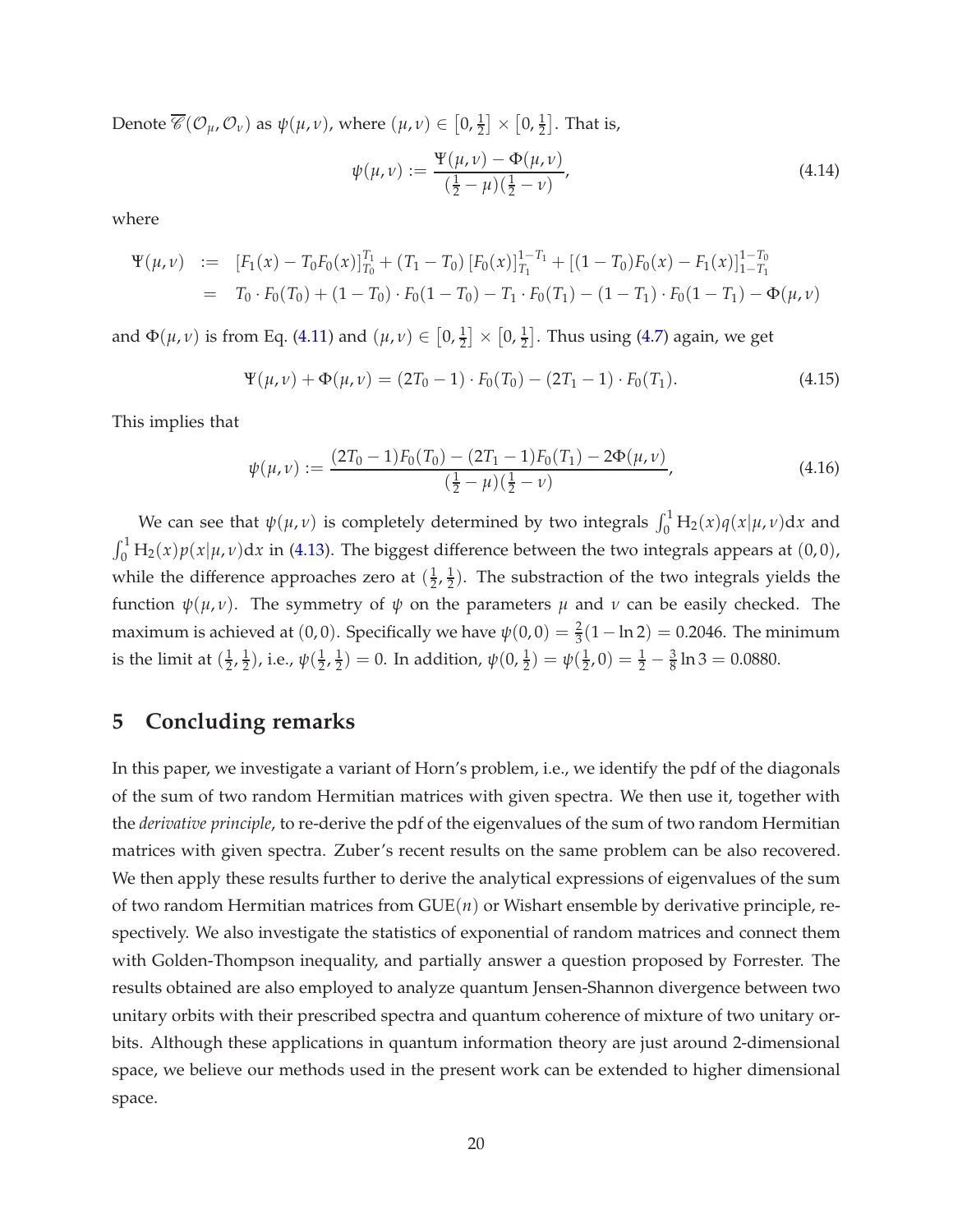#### **Acknowledgement**

The authors sincerely thank the editor and the anonymous referees for their comments, especially the proposal for Theorem [3.7,](#page-16-0) which led to great improvements of this paper. The authors also thank Lin Huang for pointing out the connection with Laguerre polynomial. Lin Zhang is supported by Zhejiang Provincial Natural Science Foundation of China under grant no. LY17A010027 and also by National Natural Science Foundation of China (Nos.11971140, 11701259, 61771174). Hua Xiang is supported by National Natural Science Foundation of China (No.11571265) and NSFC-RGC (China-Hong Kong, No.11661161017).

# <span id="page-22-0"></span>**Appendices**

### **A Zuber's derivation of the pdf**

<span id="page-22-2"></span>**Theorem A.1** (J-B. Zuber, [\[22\]](#page-25-2))**.** *Assume that two random matrices A and B chosen uniformly on the unitary orbits*  $U(a)$  *and*  $U(b)$ *, respectively, then the joint pdf*  $p(c|a, b)$  *of the eigenvalues c of the sum*  $C := A + B$  *is given by the following integral* 

$$
p(c|a,b) = \text{const.}\Delta(c)^2 \int_{\mathbb{R}^n} [dx] \Delta(x)^2 \mathcal{I}(a,i\mathbf{x}) \mathcal{I}(b,i\mathbf{x}) \overline{\mathcal{I}(c,i\mathbf{x})}, \tag{A.1}
$$

*where*

$$
\mathcal{I}(a,b) = \int_{\mathbf{U}(n)} \exp\left(\text{Tr}\left(\hat{a}\mathbf{U}\hat{b}\mathbf{U}^{\dagger}\right)\right) d\mu_{\text{Haar}}(\mathbf{U}) \tag{A.2}
$$

*is the famous Harish-Chandra integral for which the explicit formula can be written down [\[14\]](#page-25-9):*

$$
\mathcal{I}(a,b) = \left(\prod_{k=1}^{n} \Gamma(k)\right) \frac{\det\left(e^{a_i b_j}\right)}{\Delta(a)\Delta(b)}.
$$
\n(A.3)

**Proposition A.2.** *The pdf of eigenvalues c, given a and b, is given by*

<span id="page-22-1"></span>
$$
p(c|a,b) = \frac{\prod_{k=1}^{n} \Gamma(k)}{(2\pi)^{n}(n!)^{2}i^{n/2}} \frac{\Delta(c)}{\Delta(a)\Delta(b)} \int \frac{[dx]}{\Delta(x)} \det(e^{ix_{i}a_{j}}) \det(e^{ix_{i}b_{j}}) \det(e^{-ix_{i}c_{j}})
$$
 (A.4)

$$
= \frac{\prod_{k=1}^{n} \Gamma(k)}{(2\pi)^n n! i^{(\frac{n}{2})}} \frac{\Delta(c)}{\Delta(a)\Delta(b)} \int \frac{[dx]}{\Delta(x)} \det(e^{ix_i a_j}) \det(e^{ix_i b_j}) \prod_{k=1}^{n} e^{-ix_k c_k}.
$$
 (A.5)

*Proof.* Note that we can use permutational symmetry of the integrand to replace det  $(e^{-ix_ic_j})$  by  $n!e^{-i\langle x,c\rangle} = n! \prod_{k=1}^{n} e^{-ix_kc_k}$ .  $\Box$ 

Note that [\(A.5\)](#page-22-1) is exactly the same as [\(3.3\)](#page-11-1), which is derived from  $q(c|a, b)$  and the derivative principle in Section [3.](#page-10-0)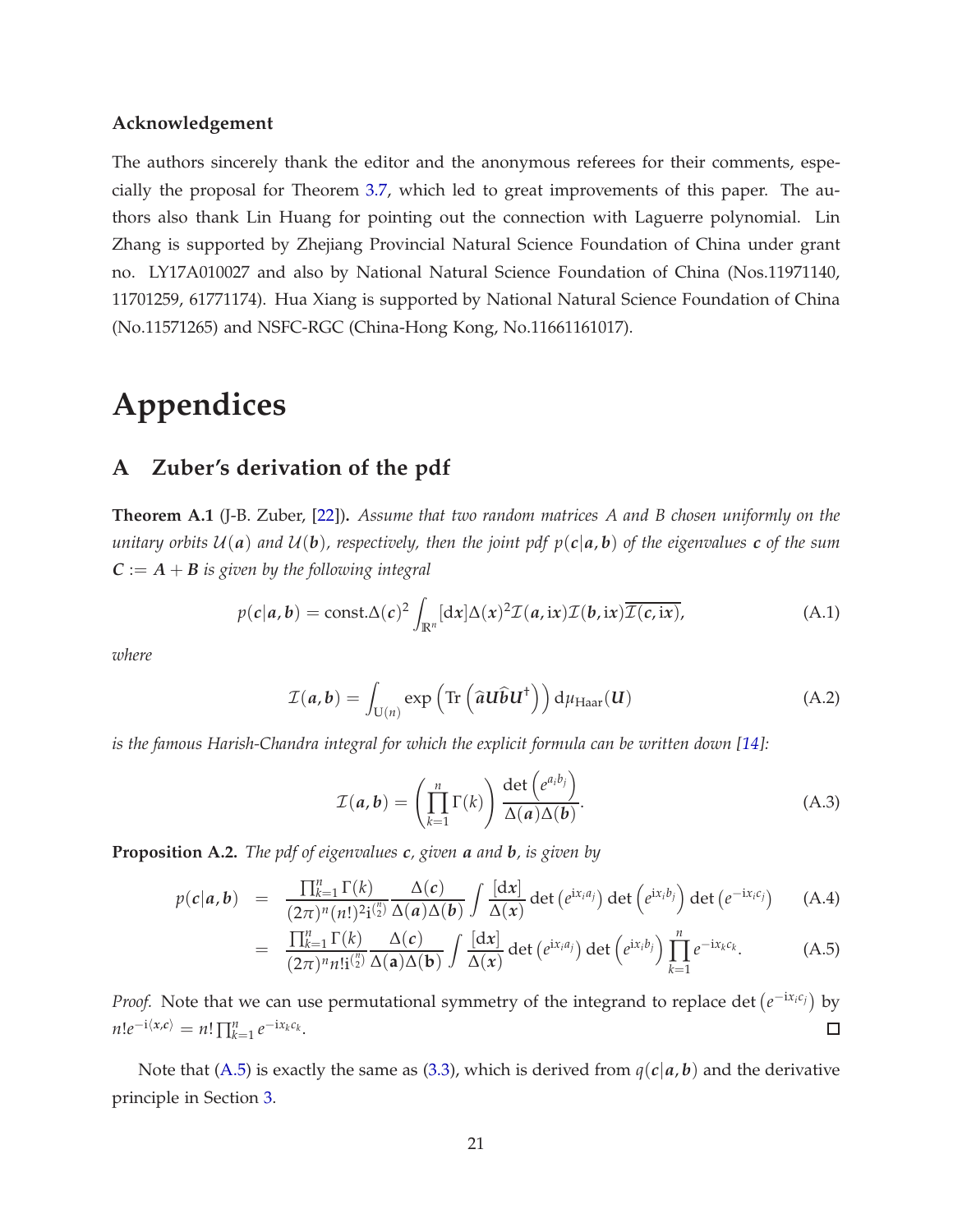**Corollary A.3.** *The pdf of eigenvalues c, given a and b, is given by*

$$
p(c|a,b) = \frac{\prod_{k=1}^{n} \Gamma(k)}{(2\pi)^{n-1} n! i^{n/2}} \delta\left(\sum_{k=1}^{n} (a_k + b_k - c_k)\right) \frac{\Delta(c)}{\Delta(a)\Delta(b)} J(a,b:c), \tag{A.6}
$$

*where*  $J(a, b : c)$  *is given by* 

$$
J(a,b:c) = \sum_{\sigma,\tau \in S_n} sign(\sigma \tau) \int_{\mathbb{R}^{n-1}} \frac{[du]}{\widetilde{\Delta}(u)} \prod_{k=1}^{n-1} exp[iu_k A_k(\sigma,\tau)], \qquad (A.7)
$$

*and where*

$$
A_k(\sigma, \tau) = \sum_{j=1}^k \left( a_{\sigma(j)} + b_{\tau(j)} - c_j \right) - \frac{k}{n} \sum_{j=1}^n (a_j + b_j - c_j).
$$

Although an approach toward the integral in Theorem [A.1](#page-22-2) is sketched by Zuber in [\[22\]](#page-25-2), we choose to reconstruct the details for reader's convenience. Note that there are a few different tricks from the way sketched by Zuber.

*Proof.* We simplify the two determinants in the integral of [\(A.5\)](#page-22-1). Then applying [\(2.5\)](#page-6-1), we get

$$
\det (e^{ix_i a_j}) \det (e^{ix_i b_j}) = e^{i\bar{x} \sum_{k=1}^n (a_k + b_k)} \sum_{\sigma, \tau \in S_n} sign(\sigma \tau)
$$
  
 
$$
\times \prod_{k=1}^{n-1} exp \left[ i(x_k - x_{k+1}) \left( \sum_{j=1}^k (a_{\sigma(j)} + b_{\tau(j)}) \right) - \frac{k}{n} \sum_{j=1}^n (a_j + b_j) \right].
$$

We switch to the last term in the integral of [\(A.5\)](#page-22-1). Thus, by using [\(2.7\)](#page-7-4)

*σ*,*τ*∈*S<sup>n</sup>*

$$
\prod_{k=1}^{n} e^{-ix_kc_k} = \exp\left[-i\bar{x}\sum_{k=1}^{n} c_k\right] \exp\left[-i\sum_{k=1}^{n-1} (x_k - x_{k+1})\left(\sum_{j=1}^{k} c_j - \frac{k}{n}\sum_{j=1}^{k} c_j\right)\right].
$$

Therefore, we have

$$
\det\left(e^{ix_i a_j}\right) \det\left(e^{ix_i b_j}\right) \prod_{k=1}^n e^{-ix_k c_k}
$$
\n
$$
= e^{i\bar{x}\sum_{k=1}^n (a_k + b_k - c_k)} \sum_{\sigma,\tau \in S_n} sign(\sigma \tau) \prod_{k=1}^{n-1} exp\left[i(x_k - x_{k+1}) A_k(\sigma, \tau)\right].
$$
\n(A.9)

where

$$
A_k(\sigma, \tau) = \sum_{j=1}^k \left( a_{\sigma(j)} + b_{\tau(j)} - c_j \right) - \frac{k}{n} \sum_{j=1}^n (a_j + b_j - c_j).
$$

It follows that

$$
\int_{\mathbb{R}^n} \frac{[dx]}{\Delta(x)} \det (e^{ix_i a_j}) \det (e^{ix_i b_j}) \prod_{k=1}^n e^{-ix_k c_k}
$$
\n
$$
= \int_{\mathbb{R}} e^{i\bar{x} \sum_{k=1}^n (a_k + b_k - c_k)} d\bar{x} \sum_{\sigma, \tau \in S_n} sign(\sigma \tau) \int_{\mathbb{R}^{n-1}} \frac{[du]}{\tilde{\Delta}(u)} \prod_{k=1}^{n-1} exp [iu_k A_k(\sigma, \tau)],
$$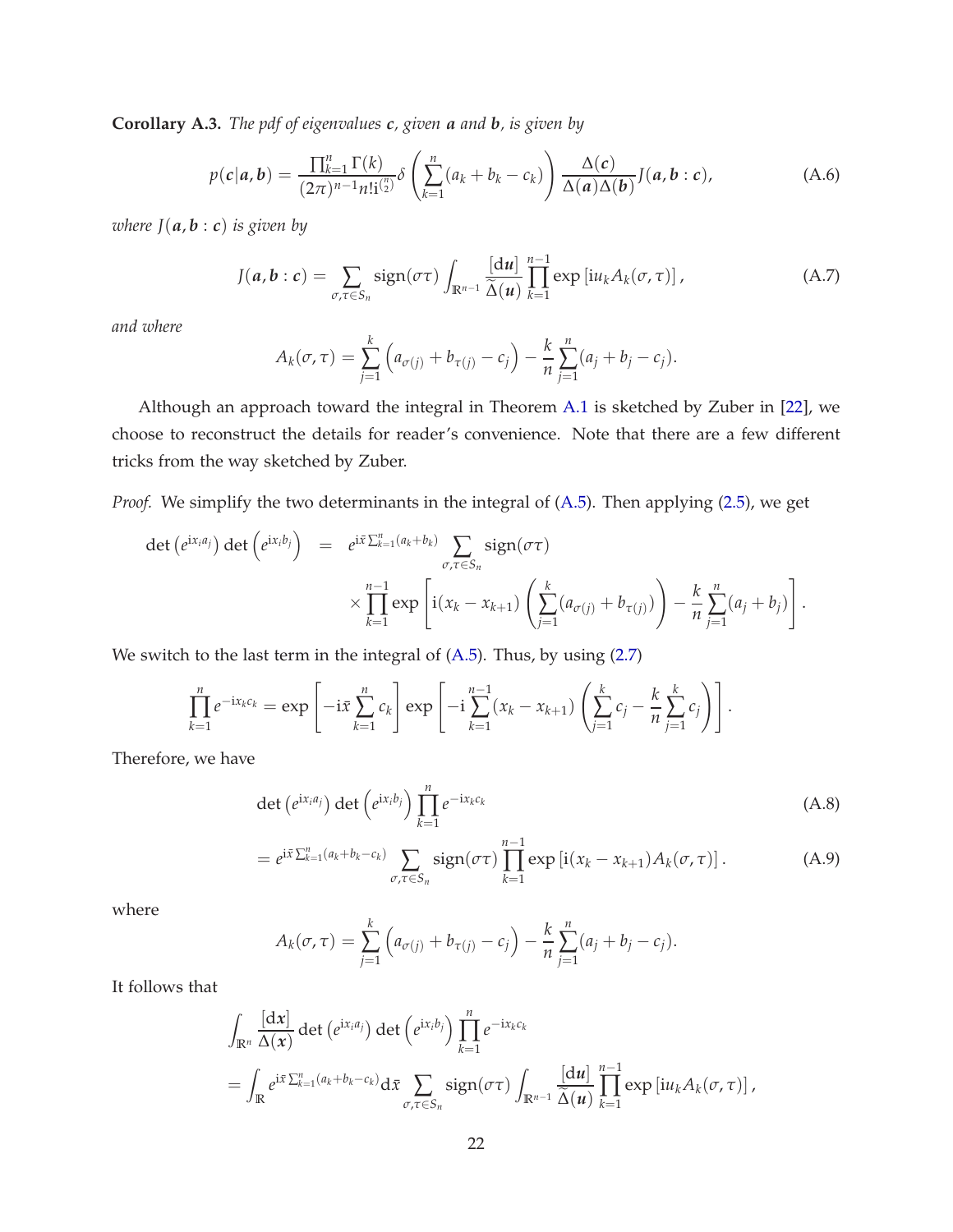where

$$
\widetilde{\Delta}(u) := \prod_{1 \leq i \leq j-1 \leq n-1} (u_i + u_{i+1} + \cdots + u_{j-1}).
$$

Therefore, we see that

$$
\int_{\mathbb{R}^n} \frac{[dx]}{\Delta(x)} \det (e^{ix_i a_j}) \det (e^{ix_i b_j}) \prod_{k=1}^n e^{-ix_k c_k}
$$
\n
$$
= 2\pi \delta \left( \sum_{k=1}^n (a_k + b_k - c_k) \right) \sum_{\sigma, \tau \in S_n} sign(\sigma \tau) \int_{\mathbb{R}^{n-1}} \frac{[du]}{\widetilde{\Delta}(u)} \prod_{k=1}^{n-1} exp [iu_k A_k(\sigma, \tau)].
$$

 $\Box$ 

We are done.

### <span id="page-24-1"></span>**References**

- <span id="page-24-6"></span>[1] A. Alekseev, M. Podkopaeva, A. Szenes, *A symplectic proof of the Horn inequalities*, Adv. Math. **318**[, 711-736 \(2017\).](https://doi.org/10.1016/j.aim.2017.01.006)
- <span id="page-24-10"></span>[2] G.E. Andrews, R. Askey, R. Roy, *Special Functions*, Cambridge University Press, 1999.
- <span id="page-24-9"></span>[3] T. Baumgratz, M. Cramer, M.B. Plenio, *Quantifying Coherence*, Phys. Rev. Lett. **113**[, 140401 \(2014\).](https://doi.org/10.1103/PhysRevLett.113.140401)
- <span id="page-24-0"></span>[4] D. Borwein, J.M. Borwein, and R.E. Crandall, *Effective Laguerre Asymptotics*, SIAM J. Numer. Anal. **46(6)**[, 3285-3312 \(2008\).](https://doi.org/10.1137/07068031X)
- <span id="page-24-4"></span>[5] L. Cao, *New Formulation and Uniqueness of Solutions to A. Horn's Problem*, PhD Thesis, Drexel University (2012).
- <span id="page-24-2"></span>[6] M. Christandl, B. Doran, S. Kousidis, M. Walter, *Eigenvalue distributions of reduced density matrices*, Comm. Math. Phys. **332**[, 1-52 \(2014\).](http://dx.doi.org/10.1007/s00220-014-2144-4)
- <span id="page-24-3"></span>[7] J. Faraut, *Horn's problem and Fourier analysis*, Tunisian J. Math. **1**[\(4\), 585-606 \(2019\).](http://dx.doi.org/10.2140/tunis.2019.1.585)
- <span id="page-24-5"></span>[8] P.J. Forrester and J. Zhang, *Co-rank 1 projections and the randomised Horn problem*, [arXiv:1905.05314](https://arxiv.org/abs/1905.05314)
- <span id="page-24-8"></span>[9] P.J. Forrester and C.J. Thompson, *The Golden-Thompson inequality: Historical aspects and random matrix applications*, J. Math. Phys. **55**[, 023503 \(2014\).](https://doi.org/10.1063/1.4863477)
- <span id="page-24-7"></span>[10] F.W.J. Olver, D.W. Lozier, R.F. Boisvert, and C.W. Clark, *NIST Handbook of Mathematical Functions*, Cambridge University Press (2010).
- [11] U. Haagerup, S. Thorbijörnsen, *Random matrices with complex Gaussian entries*, Expo. Math. **21**[, 293-337 \(2003\).](https://doi.org/10.1016/S0723-0869(03)80036-1)